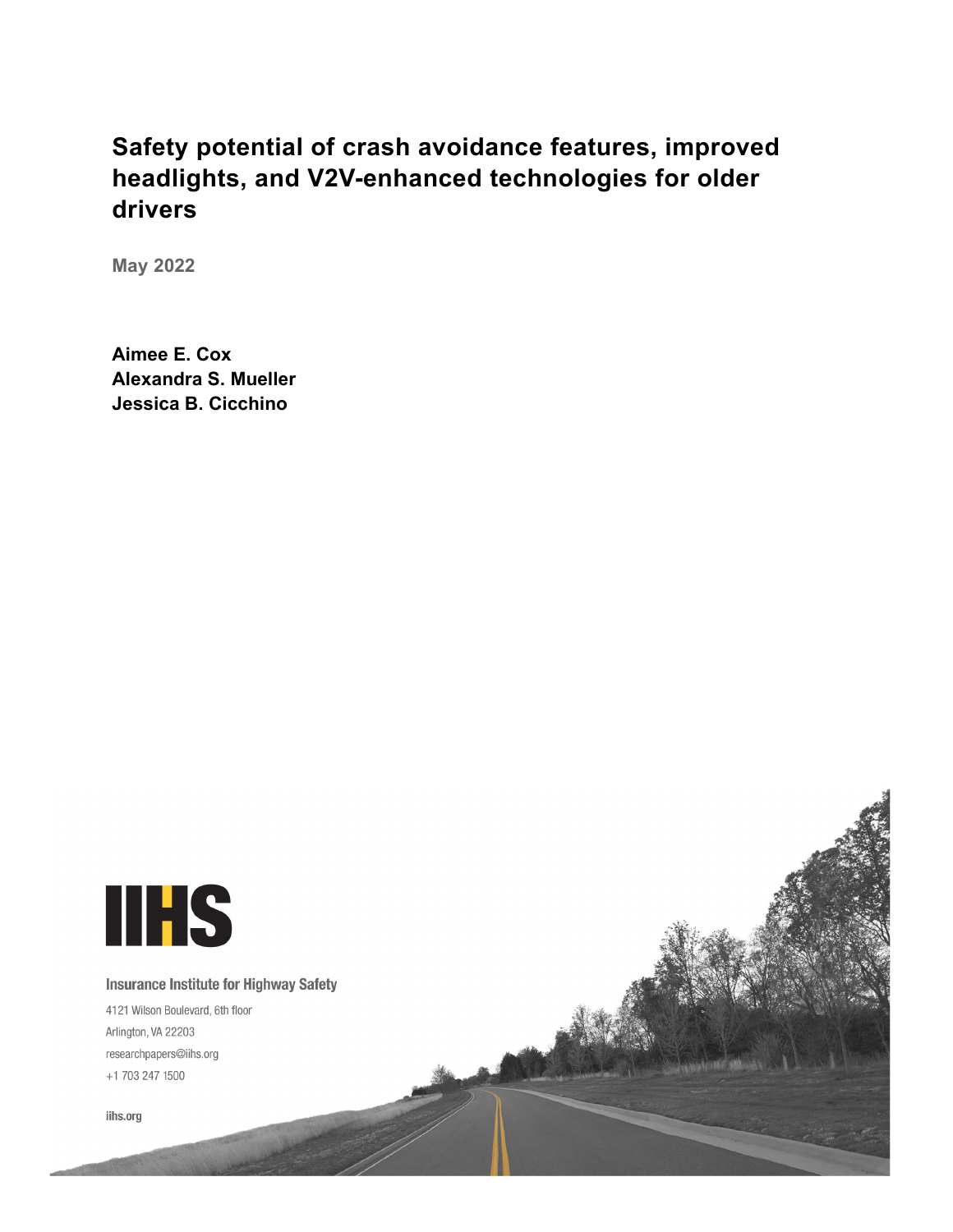## **Contents**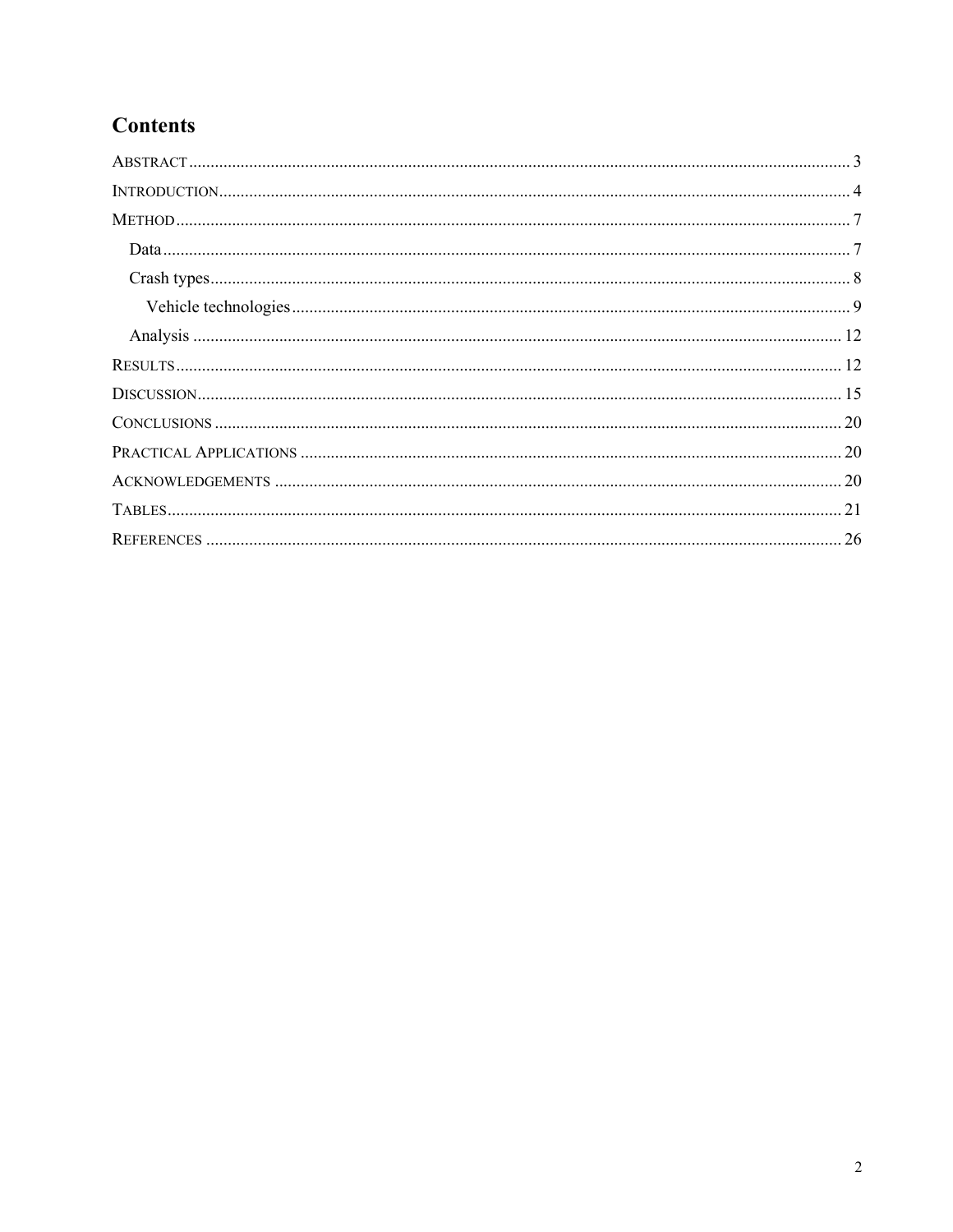#### <span id="page-2-0"></span>**ABSTRACT**

**Introduction:** Age-related changes and frailty are among the reasons that older drivers are overrepresented in certain crash types. Vehicle safety features that address these crash types may therefore deliver greater safety benefits for older drivers than for other age groups even though they are designed for the general population.

**Methods:** U.S. crash data from 2016–2019 were used to estimate the proportion of crash involvements and fatal and nonfatal driver injuries for older (70 years old and above) and middle-aged (35– 54 years old) drivers from crash scenarios to which current crash avoidance features, improved headlights, and forthcoming vehicle-to-vehicle (V2V)-connected intersection-assistance features could be relevant. Risk ratios were then calculated to determine the relative benefits of each technology for older drivers compared with middle-aged drivers.

**Results:** Combined, these technologies were potentially relevant to 65% of older driver and 72% of middle-aged driver fatalities during the study period. Intersection assistance features showed the most promise for older drivers. Such features were potentially relevant to 32% of older driver crash involvements, 38% of older driver injuries, and 31% of older driver fatalities. Intersection assistance features were significantly more likely to be relevant to older driver deaths than middle-aged driver fatalities (RR, 3.52; 95% CI, 3.33–3.71).

**Conclusions:** Vehicle technologies have the potential to substantially reduce or mitigate crashes and the injuries that they cause for everyone, but the potential safety impact of each technology varies by driver age because different age groups are over- or underrepresented in specific crash scenarios.

**Practical applications:** With the older driver population growing, these findings underscore the need to bring intersection assistance technologies to the consumer market. At the same time, everyone stands to benefit from currently available crash avoidance features and improved headlights, so their use should be promoted among all drivers.

**Keywords:** older drivers; ADAS; safety benefits; intersections; vehicle technology; middle-aged drivers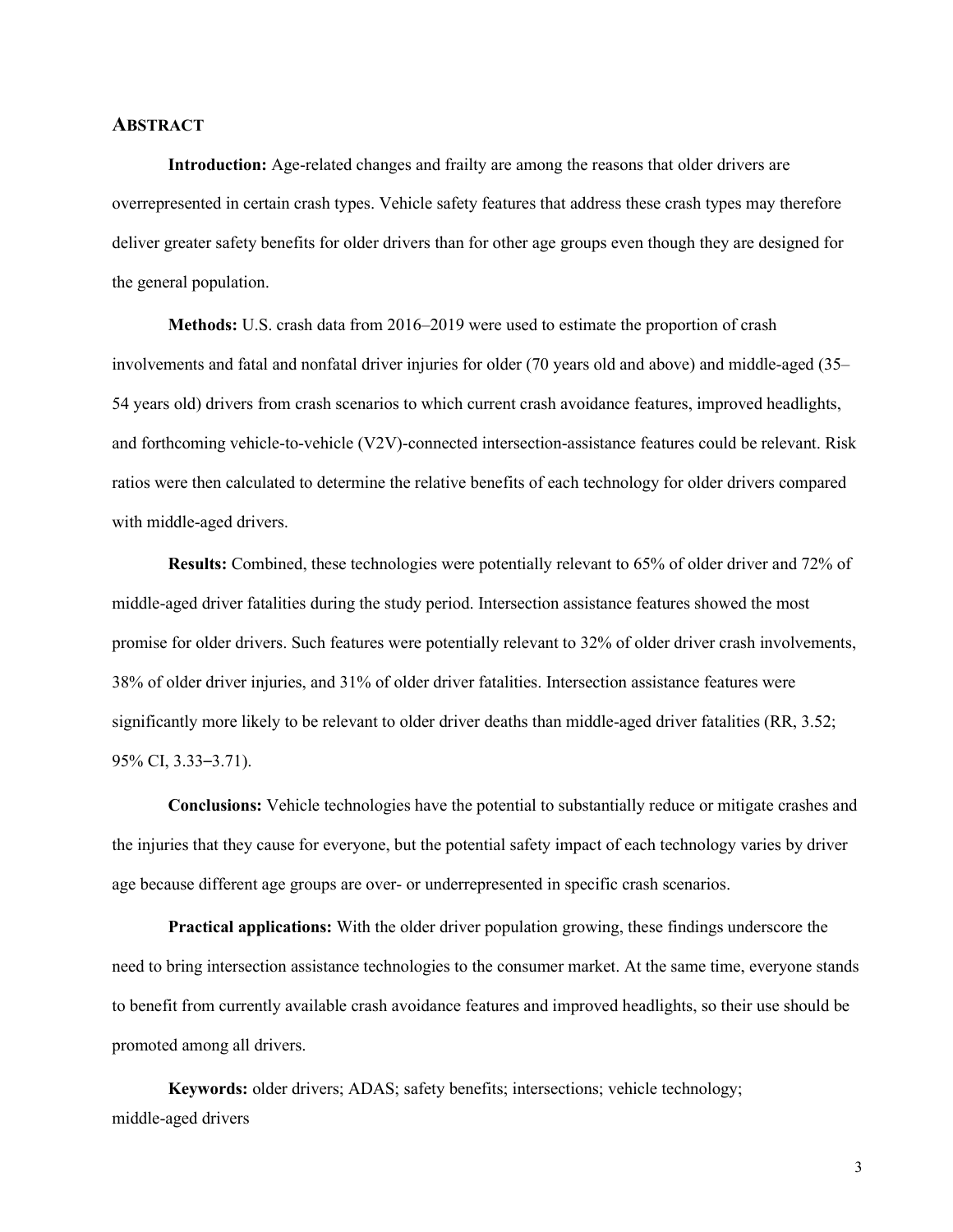#### <span id="page-3-0"></span>**INTRODUCTION**

The number of drivers aged 70 years and older is growing (U.S. Census Bureau, 2017; Federal Highway Administration [FHWA], 1999, 2020) because life expectancy is increasing (National Center for Health Statistics, 1999, 2019) and drivers are retaining their licenses longer (Insurance Institute for Highway Safety [IIHS], 2021). That raises safety concerns because older drivers are at a greater risk than younger drivers for certain types of crashes and related injuries. Although police-reported crash involvement rates per mile traveled are no longer higher for drivers in their 70s than for middle-aged drivers in the United States, crash rates remain higher for drivers 80 years and older than for either of those groups (Cox & Cicchino, 2021a). Furthermore, drivers 70 years and older are involved in substantially more fatal crashes per vehicle miles traveled than middle-aged drivers (Cox & Cicchino, 2021a). Frailty increases the injury severity risk for older drivers, and therefore crash involvements tend to have more severe consequences for older drivers than for younger drivers (Sifrit et al., 2010). Fortunately, vehicle design improvements and the implementation and improvement of passive and active safety systems over the years have reduced both crashes and resulting injuries for drivers in general (Highway Loss Data Institute [HLDI], 2020a, 2020b) and for older drivers (Fausto & Tefft, 2018). While designed for the general population, some driver assistance features may have greater safety benefits for older drivers because they are designed to address the types of crashes for which older drivers are especially at risk.

Age-related cognitive, perceptual, and motor declines lead to degradations in driving performance that predispose older drivers to be involved in certain types of crashes more often than middle-aged drivers (Lombardi et al., 2017). For example, older drivers tend to have trouble navigating driving conditions that require divided attention (Dotzauer et al., 2013). They are thus more likely than middle-aged drivers to be involved in intersection-related crashes (Alam & Spainhour, 2008; Cicchino & McCartt, 2015; Clarke et al., 2010; Dotzauer et al., 2013). The problem is particularly acute with regard to left turns at signalized intersections (Mayhew et al., 2006; Stamatiadis et al., 1991; Stutts et al., 2009), which older drivers often don't realize they have difficulty performing (Bellet et al., 2018). In addition, older drivers are more likely to be operating the struck vehicle than the striking vehicle in nonsignalized, or uncontrolled, intersection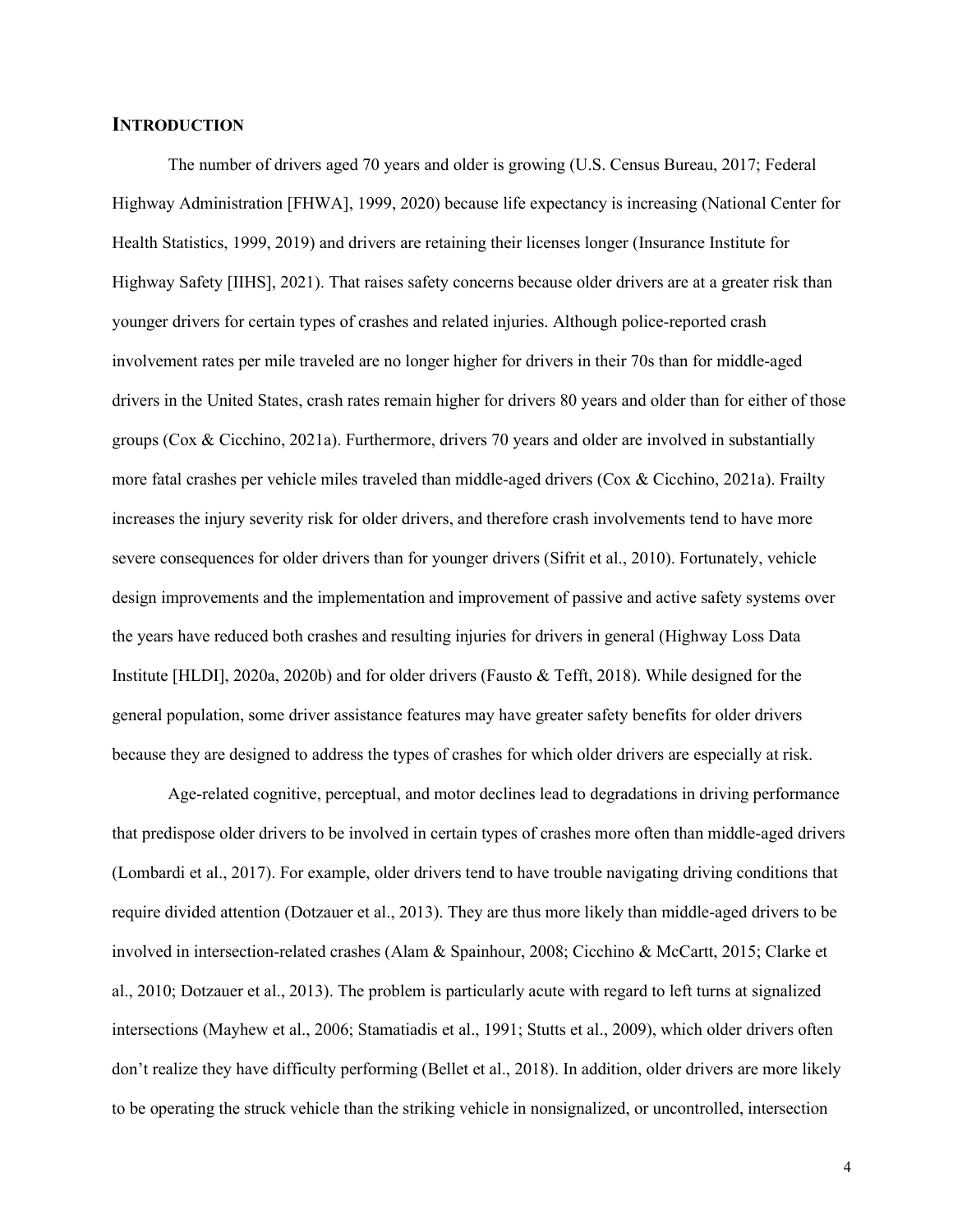crashes (Stutts et al., 2009). Factors that contribute to these elevated crash risks at signalized and nonsignalized intersections among older drivers include failing to recognize appropriate gaps in traffic, failing to yield, misjudging the speeds of other vehicles, and failing to detect other vehicles, (Alam & Spainhour, 2008; Cicchino & McCartt, 2015; Clarke et al., 2010; Rakotonirainy et al., 2012).

For nonintersection crashes, other contributing factors are more common for older drivers than other age groups. These include incapacitation and medical events leading to driver error (Cicchino & McCartt, 2015), sudden loss of control, driver confusion, inappropriate action, and illegal maneuvers (Alam & Spainhour, 2008). In addition, age-related motor and cognitive declines make older drivers slower to react (Lester et al., 2015). Visual impairment, which is associated with nighttime driving performance degradation (Kimlin et al. 2020; Owsley et al., 1991), is also an issue. Though older drivers are less likely to be involved in crashes at night than younger drivers (Stutts et al., 2009), that is most likely because many adjust their driving patterns to avoid driving in the dark (Braitman & McCartt, 2008; Naumann et al., 2011).

Given the risk factors that older drivers face and the types of crashes they tend to be involved in, certain vehicle technologies may offer greater potential safety benefits for them than for other age groups. For example, headlights that do a better job illuminating the roadway, including those that are curveadaptive or equipped with high beam assist, are important to nighttime driving safety (Brumbelow, 2021; HLDI, 2020c; Leslie et al., 2021; Reagan et al., 2015). Crash avoidance features are also gaining traction in the new vehicle market (HLDI, 2020b), and their efficacy has been demonstrated with significant reductions in relevant police-reported crashes (Cicchino, 2017a, 2018a, 2018b) and insurance claims (HLDI, 2020c). Front crash prevention is designed to prevent rear-end crashes by warning the driver or automatically applying the brakes when the system detects that a collision with a vehicle in front is imminent. Crashes resulting from inadvertent lane drifts are addressed by lane departure prevention, which gives an alert or automatically guides the vehicle back into the lane temporarily when it is at risk of crossing the lane line. Blind spot detection helps to prevent crashes in which one vehicle strikes another while changing lanes by alerting the driver there is a vehicle in their blind spot. Left turn assist addresses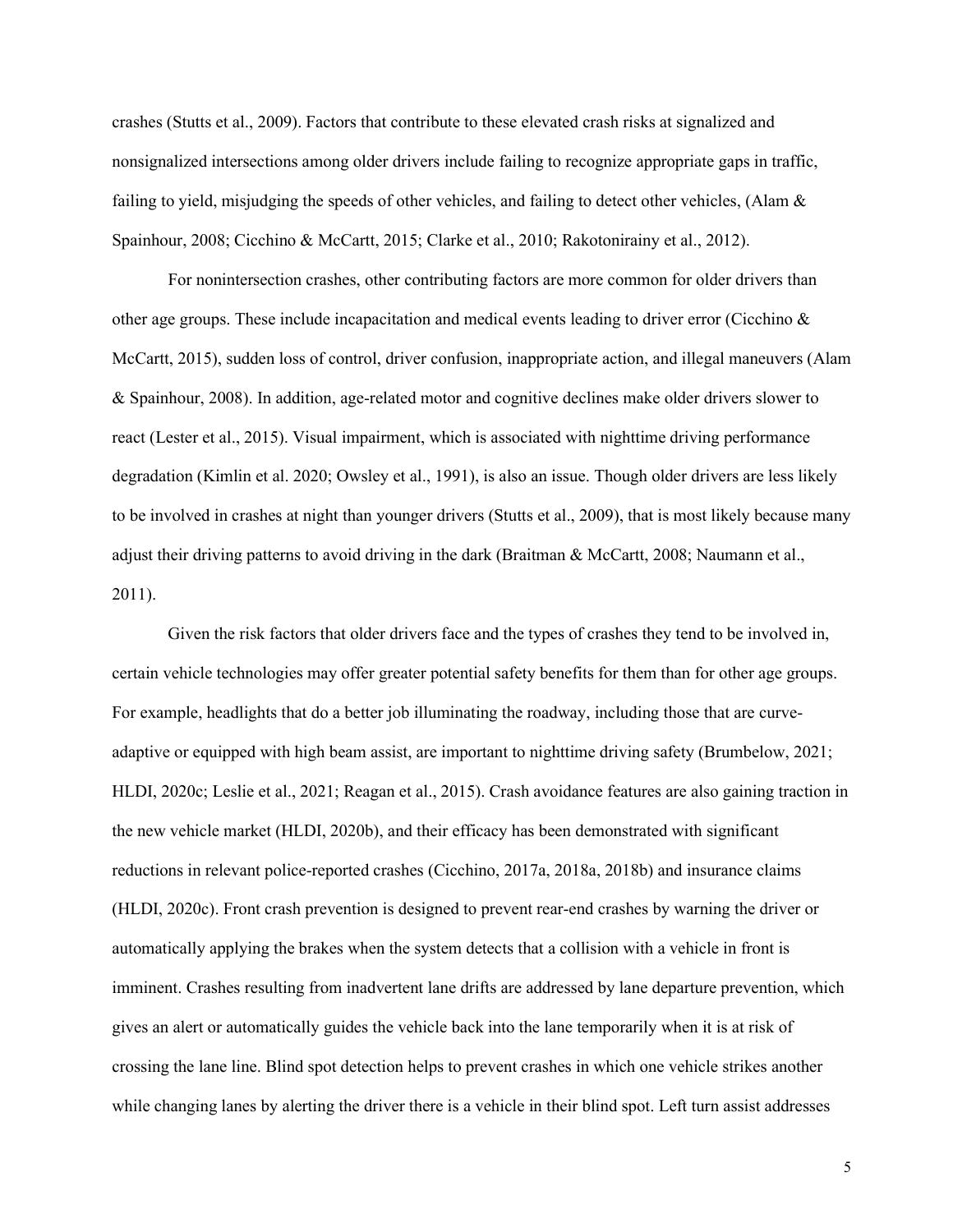left-turn crashes by alerting the driver or automatically applying the brakes to avoid a collision if the system detects that the turn will result in a crash with an oncoming vehicle. All these features are available on various models from most automakers at the time of this publication.

Cutting-edge technology in the form of vehicle-to-vehicle (V2V) connectivity is also on the horizon. V2V communication allows connected vehicles to send and receive information about their position, speed, and travel path so that onboard computers can identify and predict traffic patterns and potential points of conflict (Office of the Federal Register, 2017). At present, too few vehicles on U.S. roads are equipped with the technology for it to be effective, but potential safety benefits are anticipated for drivers in general and older drivers specifically once it is widespread (Bareiss et al., 2019; Marshall et al., 2010; Office of the Federal Register, 2017; Stevens et al., 2020). Among the more promising possibilities are two V2V-connected intersection-assistance features: V2V-enhanced left turn assist and intersection movement assist.

By allowing the two vehicles to communicate, V2V-enhanced left turn assist could alert the oncoming driver as well as the driver who is turning left about a potential crash, rather than only the turning driver. Vehicle connectivity would also facilitate better predictions of possible points of conflict based on the current headings of nearby vehicles (Harding et al., 2014).

Similarly, intersection movement assist is designed to use V2V's information about the speed and trajectory of other connected vehicles to address additional intersection crash scenarios. This feature would alert the driver and possibly automatically engage the brakes if the system detected that it was unsafe to enter an intersection because of another vehicle approaching laterally. This could address crashes that result when another vehicle runs a red light or when the driver's view of the intersection is occluded by another vehicle or object.

Despite their usefulness, commercially available crash avoidance features are still relatively uncommon in the registered vehicle fleet (HLDI, 2020b). Older drivers are also less likely than other age groups to have vehicles equipped with these features because they tend to drive older vehicles than the general population (Cox & Cicchino, 2021b). The goal of this study was to understand how many crash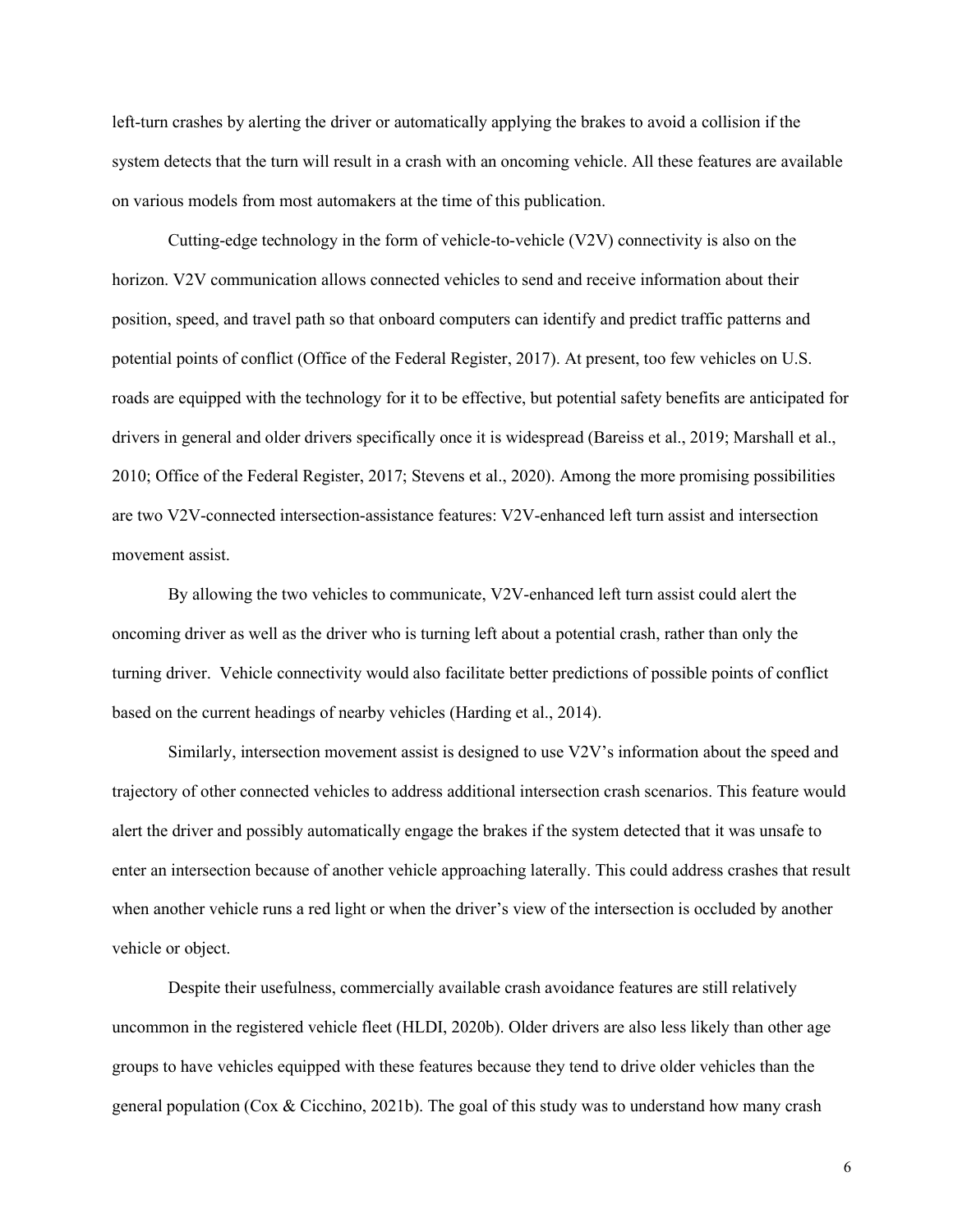involvements, driver injuries, and driver fatalities could be mitigated by these vehicle technologies for older drivers if all drivers used them and these technologies were completely effective. To understand whether and how these technologies may benefit older drivers in particular, crash outcomes for older drivers were compared with those for middle-aged drivers. This is a relevant comparison because both groups tend to be experienced drivers, but middle-aged drivers do not exhibit the age-related changes in driving performance that affect drivers 70 years and older.

#### <span id="page-6-0"></span>**METHOD**

#### <span id="page-6-1"></span>**Data**

Two national crash data sets from the National Highway Traffic Safety Administration (NHTSA), the Fatality Analysis Reporting System (FARS) and the Crash Report Sampling System (CRSS), were used to calculate average annual counts and percentages of crash involvements, injuries, and fatalities of middleaged drivers (ages 35 to 54 years old) and older drivers (ages 70 years old and above). The analysis included crashes from 2016 to 2019 involving passenger vehicle (body types 1 to 49) drivers in the middleaged and older age groups.

CRSS is a nationally representative sample of U.S. police-reported crashes of all severities. Sampling weights in the CRSS data were used to generate national estimates, and those weighted estimates were used to calculate the number of crash involvements and the number of nonfatally injured drivers in each age group. A nonfatal injury was identified when a driver sustained suspected incapacitating/serious (A) or evident/minor (B) injuries. When available, statistically imputed values in the CRSS data set were used to address missing data for certain variables.

FARS is an annual census of all vehicle occupant or other U.S. public road user deaths due to and occurring within 30 days of a motor vehicle crash. It includes information on all people and vehicles involved in these crashes. The FARS data were used to count driver deaths.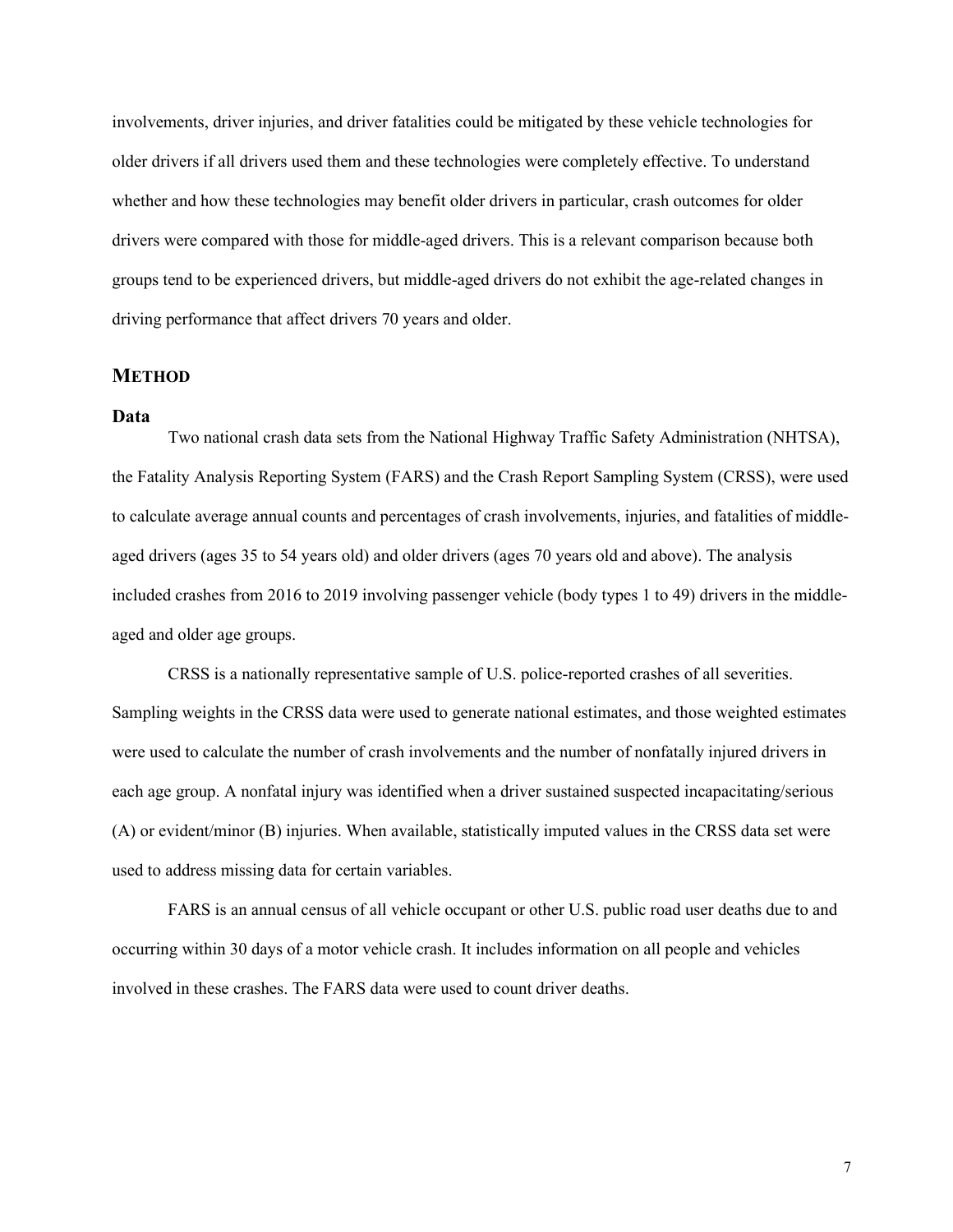#### <span id="page-7-0"></span>**Crash types**

We categorized crashes based on the potential relevance of several technologies hypothesized to provide particular benefits for older drivers. These include some technologies that are currently available and some that are not yet for sale to consumers. Those that are already available include improved headlights, three crash avoidance technologies (front crash prevention, lane departure prevention, and blind spot detection), and one intersection assistance feature (left turn assist). Those that are not yet available commercially include vehicle-to-vehicle (V2V)-enhanced left turn assist and intersection movement assist. For each age group, counts and percentages were estimated for crash involvements and driver injuries and calculated for driver deaths for the crash scenarios to which each technology and each technology category (i.e., conventional crash avoidance features, headlights, and intersection assistance features) could be relevant. The total counts and percentages for all technologies combined were also estimated or calculated. Crash outcomes were not double counted within any of the technology categories or in any of the combined totals. For example, a crash that occurred under dark ambient light conditions to which either V2V technologies or crash avoidance technologies could be relevant was counted as one crash when calculating the total for all technologies combined. This enabled us to estimate the maximum safety potential of these technologies for each age group if all vehicles were equipped with these technologies, all drivers used them, and they always worked optimally.

This study employed the same method used in Mueller and Cicchino (2022) to define the crash scenarios and identify database variables relevant to front crash prevention, lane departure prevention, and blind spot detection and expanded on it to include improved headlight systems and intersection assistance features. Definitions of crash scenarios that could be addressed by V2V-enhanced technologies were based on descriptions in NHTSA's Proposed Rule on V2V Communications (Office of the Federal Register, 2017).

It is difficult to establish sequences of events in crashes with three or more vehicles, so crash scenarios for crash avoidance and intersection assistance features were restricted to single- and two-vehicle crashes. Crashes caused by vehicle failures, such as blowouts, stalled engines, disabling vehicle failures,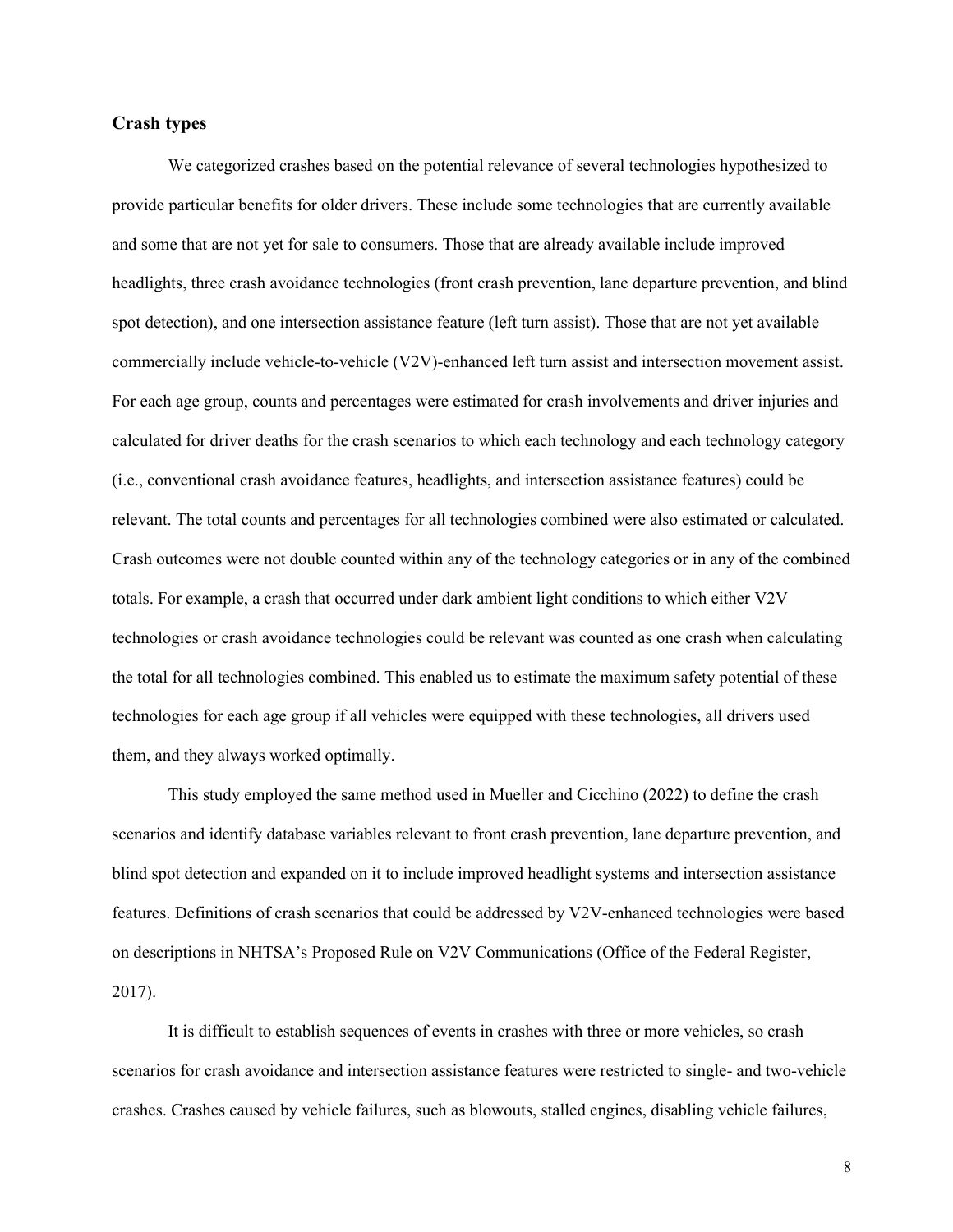and nondisabling vehicle problems, were excluded from the analysis (critical precrash events 1 to 4), as most drivers would struggle to prevent a crash in those situations, even with the assistance of the technologies we examined.

As described in Mueller and Cicchino (2022), the crash-type variable acc type was the primary one used to identify scenarios to which the vehicle technologies could be relevant. Acc\_type contains information describing the movement of the crash-involved vehicles in the lead up to the crash. Other variables were also used to identify relevant crash scenarios, including initial point of impact, vehicle movement (i.e., path) prior to the critical event of the crash, relation to junction, critical precrash event, and light condition. Crash configurations to which crash avoidance features and headlights could be relevant were only considered if the older or middle-aged driver would benefit from the technology if their vehicle were equipped regardless of what technology was installed on a crash partner vehicle. Because V2Venhanced technologies permit communication between vehicles through 360-degree monitoring of equipped vehicles (Office of the Federal Register, 2017), V2V scenarios assumed that both crash-involved vehicles were equipped with that technology.

#### <span id="page-8-0"></span>*Vehicle technologies*

*Front crash prevention*. This class of technologies includes forward collision warning and automatic emergency braking. Front crash prevention is also known as forward collision avoidance or autobrake. It either alerts the driver or intervenes on the driver's behalf by applying the brakes when it detects that a collision is imminent with another vehicle in front. The feature is designed to address rearend crashes with other vehicles. Some front crash prevention features are also designed to address singlevehicle pedestrian crashes with point of impact at the front of the vehicle. Because pedestrian crash prevention is predominantly designed to protect pedestrians, as opposed to the driver, the analysis only investigated the potential of pedestrian crash prevention to avert crashes involving pedestrians and not its possible effect on driver injuries and fatalities.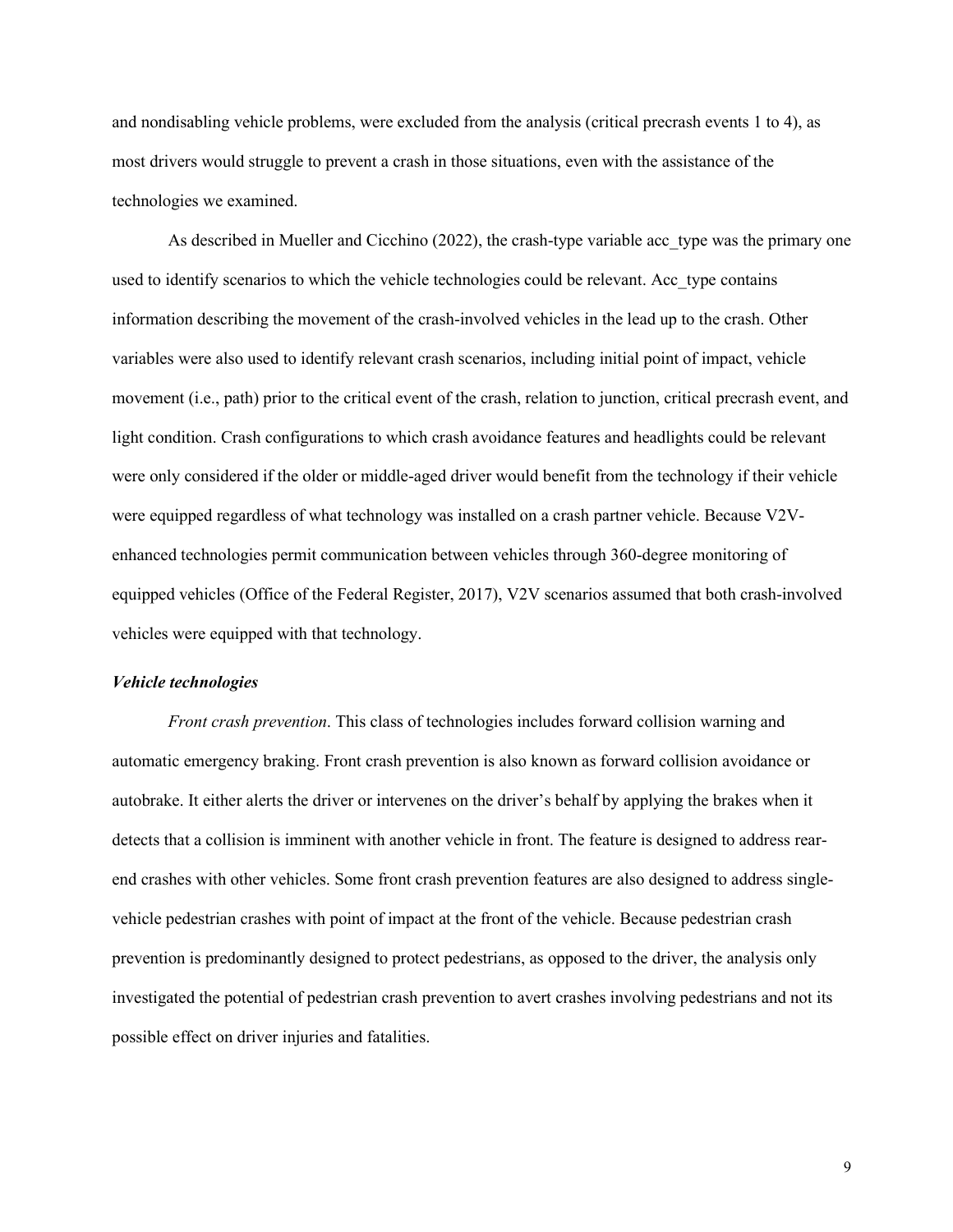*Lane departure prevention*. Using cameras to detect the lane lines and the vehicle's position within them, this feature is designed to prevent the vehicle from inadvertently drifting from the lane. It goes beyond lane departure warning and actively intervenes on behalf of the driver by steering or braking to stop the vehicle from departing the lane or to return it back to the lane. It is relevant to road departure, sideswipe, and head-on collisions that result from the vehicle inadvertently drifting out of the lane. Crash scenarios where the driver passed or overtook another vehicle, changed lanes, merged, or avoided another critical event prior to the crash were excluded, as lane departure prevention is not designed to address those circumstances. Furthermore, crashes on roads with speed limits below 35 mph were excluded from the analysis because most lane departure prevention systems can only be used at higher speeds and on roads with painted lane lines.

*Blind spot detection.* This feature alerts the driver when another vehicle is present in the adjacent lane in the driver's blind spot. It is designed to address sideswipe crashes that result from intentionally changing lanes, passing, or merging.

*Improved headlights.* IIHS introduced a headlight evaluation and rating system in 2016 that has demonstrated that headlights vary greatly in how well they illuminate the roadway. Several relatively new technologies improve performance. For example, high-intensity discharge (HID) bulbs and light-emitting diodes (LED) offer greater light output than halogen bulbs, curve-adaptive headlights turn with the driver's steering input to better illuminate curved roadways, and high beam assist automatically switches between the low and high beam settings based on the presence of other vehicles (Reagan et al., 2015; Van Derlofske et al., 2001). HID headlights, high beam assist, and good IIHS headlight ratings are associated with reductions in nighttime crash risk (Brumbelow, 2021; Leslie et al., 2021). Improved headlights are therefore relevant to crash scenarios with low light conditions.

Left turn assist. This crash avoidance feature is designed to address left-turn crashes, including those at intersections, in which one vehicle makes a left turn across the path of another vehicle traveling straight from the opposite direction. This study explored the potential benefit of two left turn assist technologies. The first version, which is currently available on select vehicle models, uses the same sensors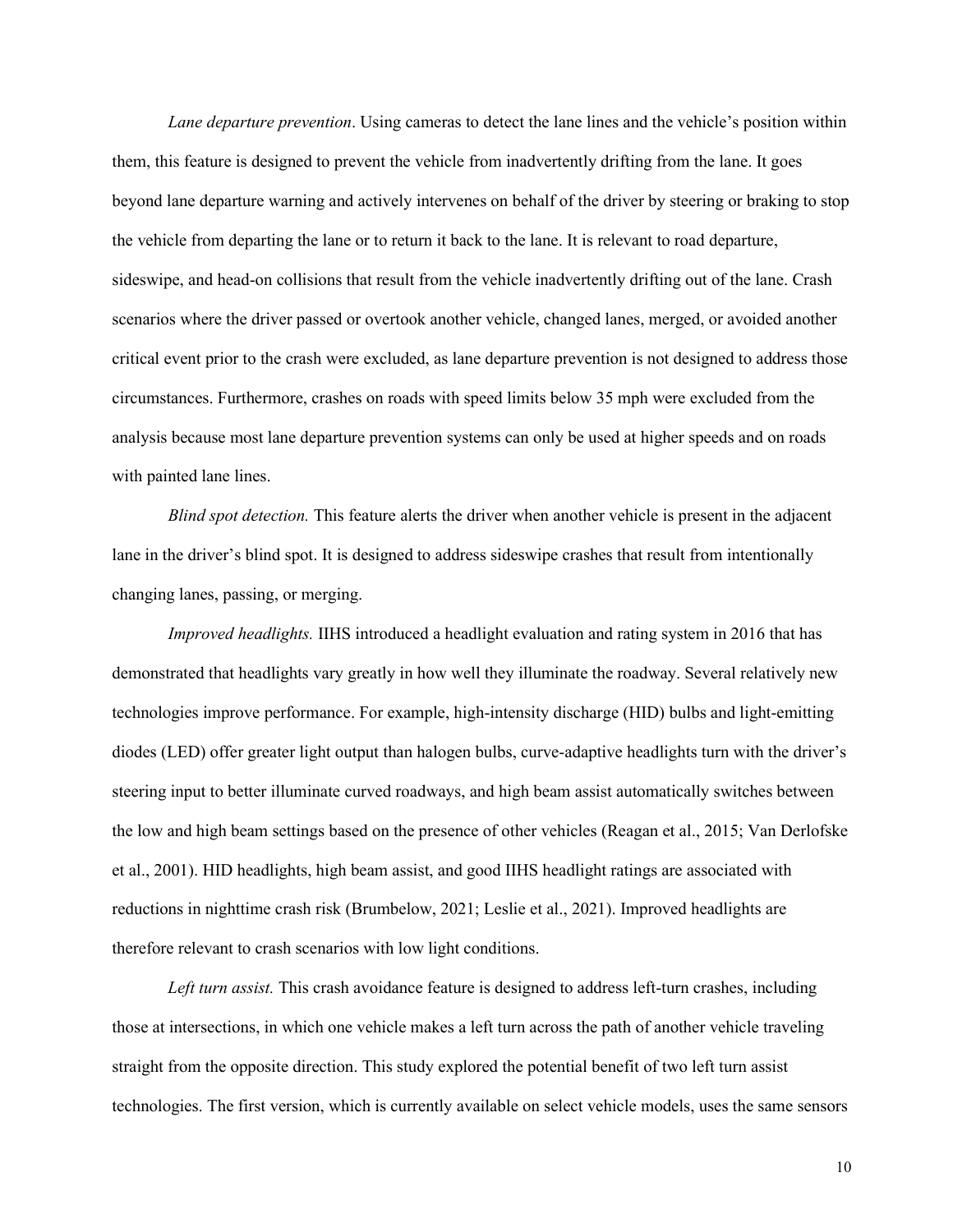as front crash prevention. When the driver of the turning vehicle activates the turn signal (and possibly based on other criteria like speed, acceleration, and steering angle), the system determines if there is a risk of a collision with an oncoming vehicle and either warns the driver or applies the brakes. Current left turn assist relies on line-of-sight, and its performance may be affected by factors such as the speed of the leftturning vehicle, the speed of the oncoming vehicle, the presence of multiple oncoming vehicles, whether the oncoming vehicle's headlights are on, and inclement weather.

The second version of left turn assist is enhanced by V2V connectivity, which is not yet commercially available. With this system, the turning vehicle and the oncoming vehicle inform each other of their presence, speed, relative distance, and intended path. This communication potentially allows the oncoming vehicle to decelerate to avoid colliding with the turning vehicle. The 360-degree monitoring and data sharing facilitated by V2V could provide superior safety benefits to those offered by forward facing sensors alone. The crash configurations to which V2V-enhanced left turn assist could be relevant are the same as those that conventional left turn assist might address, but the V2V-enhanced version applies to both the turning vehicle and the oncoming vehicle.

*Intersection movement assist.* This technology is also made possible through V2V connectivity. It alerts multiple drivers approaching an intersection of a potential collision. Although not currently available in the North American market, the feature will address common intersection-related crash scenarios related to a vehicle approaching another from the lateral direction, including crashes in which vehicles are crossing paths while both are traveling straight and crashes in which one vehicle is turning into the path of another from the same or opposite direction. Because older drivers are overrepresented in left-turn crashes, we present estimates for relevant crashes where the driver's vehicle was turning left into the path of a laterally approaching vehicle separately from other turn-into-path crashes. Table 1 defines the crash scenario types, scenario definitions, and CRSS/FARS coding for all six types of vehicle technologies.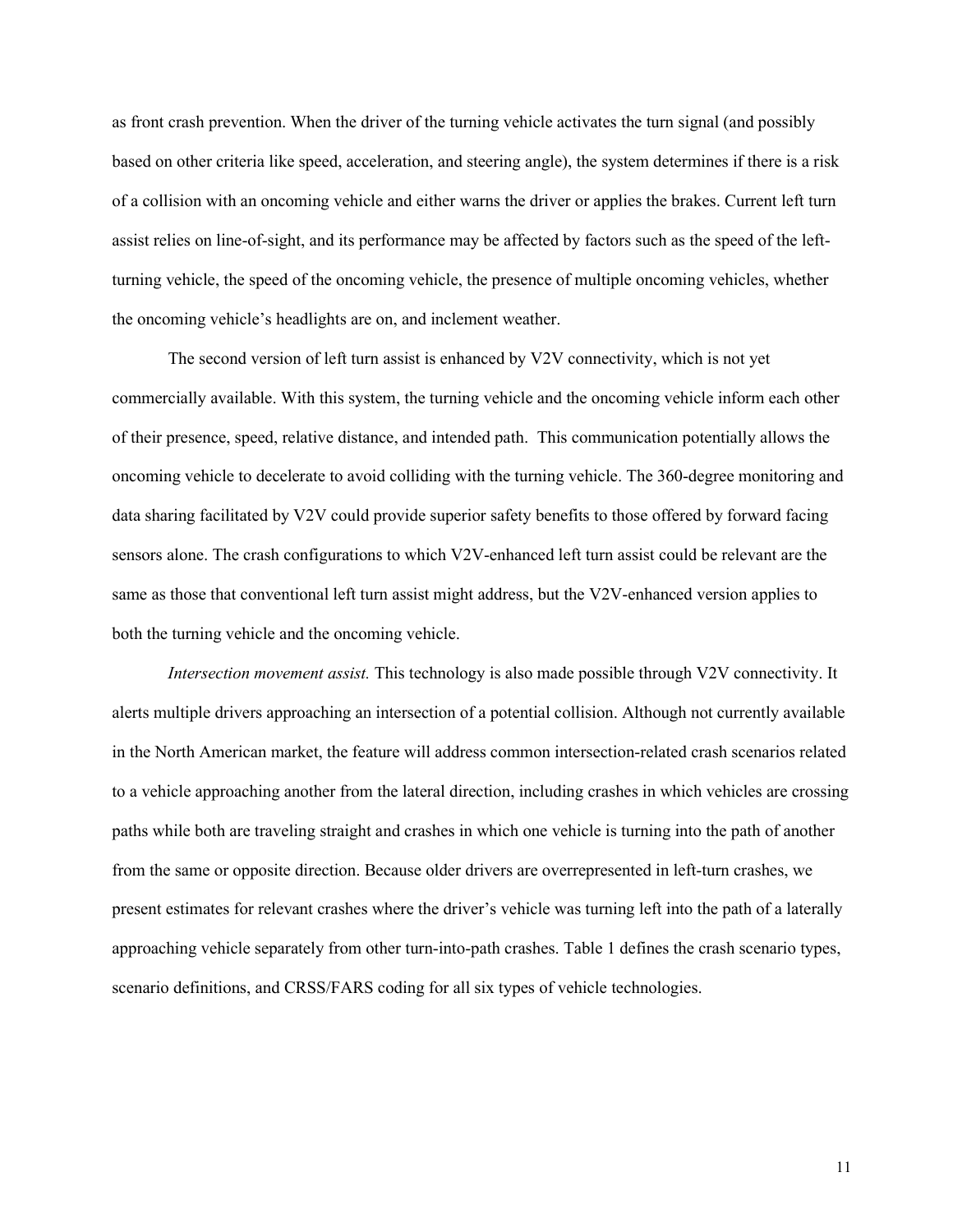#### <span id="page-11-0"></span>**Analysis**

Risk ratios were calculated to compare the magnitude of the maximum estimated potential safety benefits of each technology for each crash outcome (i.e., crash involvements, driver injuries, and driver deaths) among older drivers compared with middle-aged drivers. The risk ratio was calculated as the proportion of the crash outcome among older drivers divided by the proportion of the crash outcome among middle-aged drivers. SAS 9.4 was used to compute 95% confidence intervals (CI) for the risk ratios (RR). Risk ratios were considered statistically significant when the confidence intervals did not include 1.

## <span id="page-11-1"></span>**RESULTS**

From 2016 to 2019, the CRSS sampling weighting represented 2,734,451 older driver crash involvements (annual average *n =* 683,613) with 197,223 injured drivers (annual average *n =* 49,306). Over the same period, the sampling weighting represented 12,038,740 middle-aged driver crash involvements (annual average *n =* 3,009,685) with 762,780 injured drivers (annual average *n =* 190,695). There were 10,988 older driver fatalities (annual average *n =* 2,747) and 18,590 middle-aged driver fatalities (annual average  $n = 4,648$ ).

Table 2 shows the annual number and percent of older and middle-aged driver involvements in crashes to which each vehicle safety feature might have been able to prevent or mitigate. Overall, about 60% of crash involvements for each age group were of types that at least one of the safety features of interest might have addressed. One in five of all older driver crash involvements occurred in scenarios to which conventional crash avoidance features might have applied. Fewer older driver crash involvements than middle-aged driver crash involvements occurred in scenarios in which front crash prevention was potentially relevant. However, a larger percentage of older driver crashes (12%) were of types that front crash prevention might have addressed than of types potentially addressed by blind spot detection (4%) or lane departure prevention (3%). Headlight improvements were 38% less likely to be potentially relevant to crashes involving older drivers than those involving middle-aged drivers (14% vs. 23%), and this difference was significant. Intersection assistance features might have been relevant to the largest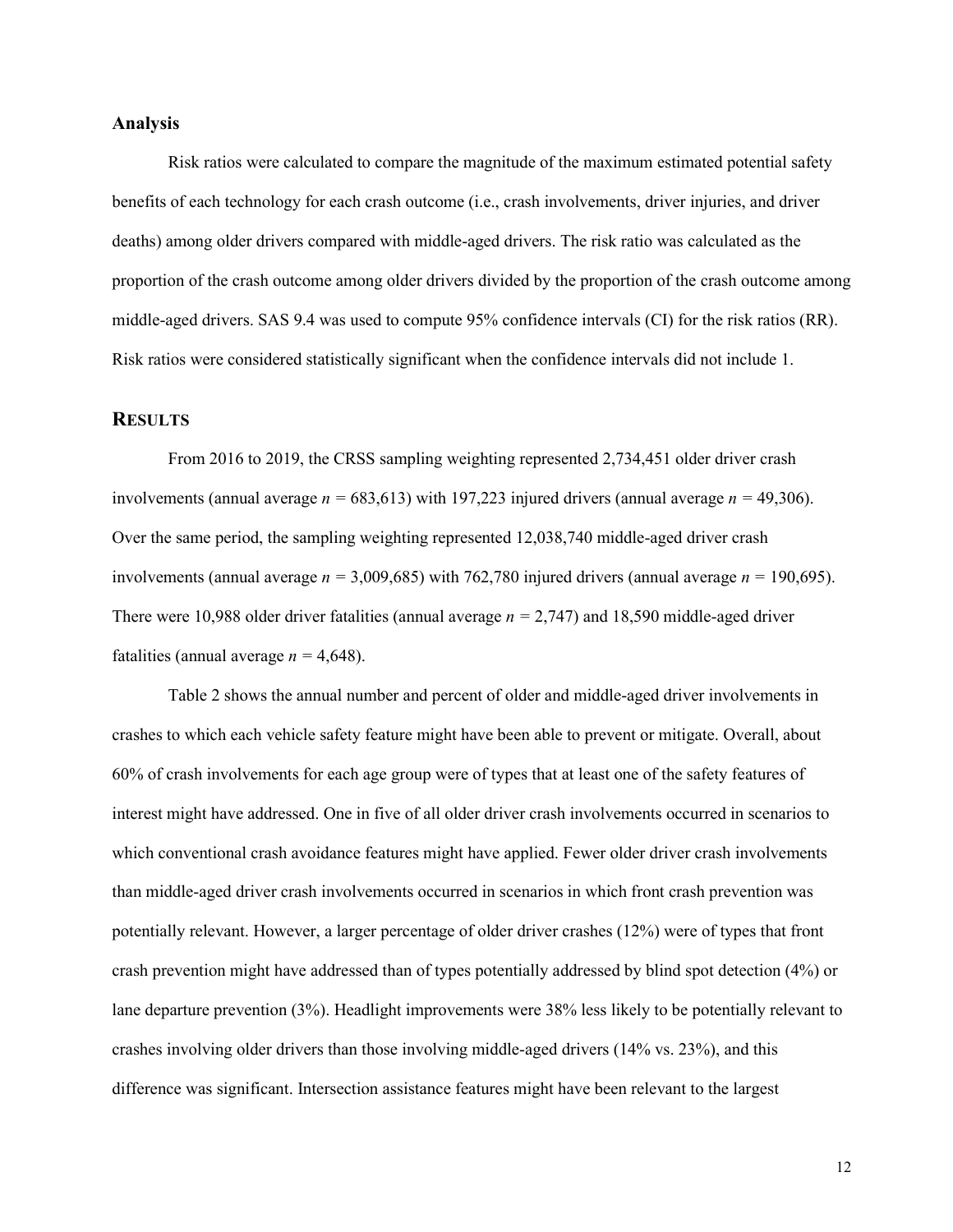proportion of older driver crashes (32%), compared with only 22% of crashes involving middle-aged drivers. Within that category, nearly a quarter of older driver crash involvements were types to which intersection movement assist, in particular, might have been able to address. Up to 6% and 8% of older driver crash involvements were types that left turn assist and V2V-enhanced left turn assist might have addressed, respectfully. Despite those differences, when all the features were considered on a combined basis, the proportion of crashes they might have addressed did not differ significantly for the two age groups.

Table 3 shows the annual average number and percent of minor and serious injuries sustained by older and middle-aged drivers in crashes to which each vehicle technology might have been relevant. Overall, the proportion of injured drivers in crashes to which all safety features were potentially relevant was similar for the two age groups, but the distribution by age group varied by technology type. Compared with their middle-aged counterparts, older drivers were 34% more likely to be injured in a crash that front crash prevention might have addressed and 15% less likely to be injured in a crash that lane departure prevention might have addressed. Front crash prevention and lane departure warning were each relevant to 9% of all older driver injury crashes. There was not a significant difference between the results for the two age groups for either blind spot detection or the combined conventional crash avoidance features. Among older drivers, the portion of injury crashes that occurred in low lighting conditions to which improved headlights were potentially relevant (14%) was about half what it was for middle-aged drivers (28%), and this difference was significant. Among the different technology categories, the combined intersection assistance features were potentially relevant to the largest portion of older driver injury crashes (38%), and intersection movement assist specifically might have been relevant to the most injury crashes among intersection assistance features (24%). Older drivers were more than twice as likely to sustain injuries in intersection-related crashes when turning left compared with middle-aged drivers. On the other hand, older drivers were 24% less likely to be injured in those crash scenarios when traveling straight through the intersection compared with middle-aged drivers. Overall, older drivers were 40% more likely than middleaged drivers to be injured in crashes to which V2V-enhanced left turn assist might have been relevant.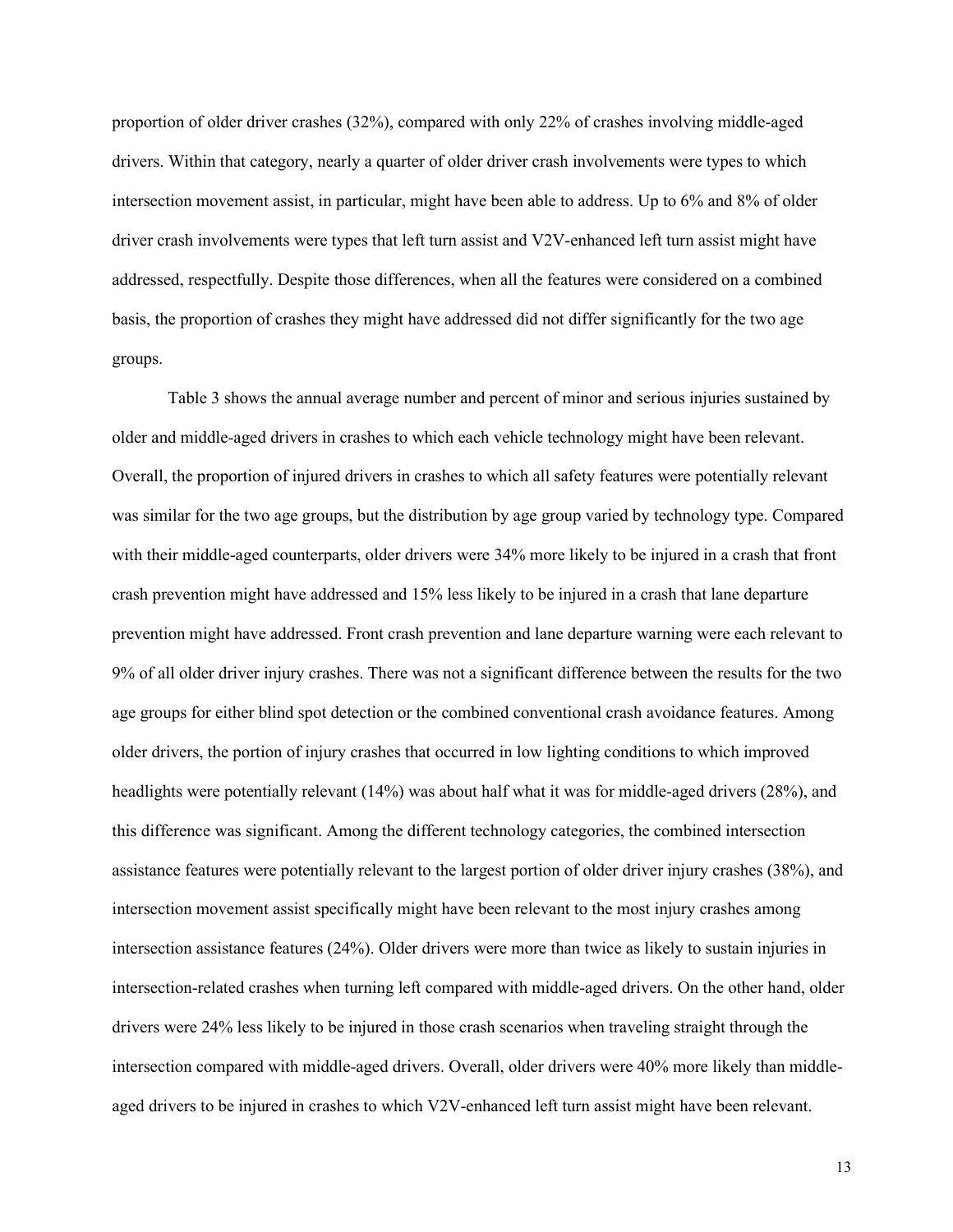Table 4 displays the average number and percent of all older and middle-aged driver fatalities per year associated with crash scenarios to which each vehicle safety feature might have been relevant. It also shows the relative crash fatality risk for older drivers versus their middle-aged counterparts. A quarter of older driver fatalities resulted from crashes to which conventional crash avoidance features were potentially relevant. Crashes to which lane departure prevention might have been relevant accounted for a greater proportion of older driver fatalities (22%) than the other conventional crash avoidance features; however, a significantly larger proportion of middle-aged drivers (34%) were killed in crash scenarios that lane departure prevention might have addressed. About the same proportion of older and middle-aged driver deaths resulted from crashes to which front crash prevention and blind spot detection might have been relevant. Improved headlights were potentially relevant to significantly fewer crashes with older driver deaths (17%) than middle-aged driver deaths (48%).

Roughly one third of all older driver fatalities resulted from crashes that all the intersection assistance features combined might have addressed. Crashes in which an older driver died were nearly 5 times as likely as those in which a middle-aged driver was killed to involve a scenario that V2V-left-turn assist might have addressed. Fatal older driver crashes were also more than 3 times as likely as fatal crashes involving middle-aged drivers to have occurred in scenarios to which intersection movement assist might have been relevant. Both were significant. The fatal crash types showing the largest differences between older and middle-aged drivers were left-turn crashes to which left turn assist and intersection movement assist were potentially relevant. Left-turn fatal crashes that left turn assist might have addressed were nearly 7 times as likely for older drivers as for middle-aged drivers, and left-turn fatalities that intersection movement assist might have addressed were more than 5 times as likely for older drivers as for their middle-aged counterparts.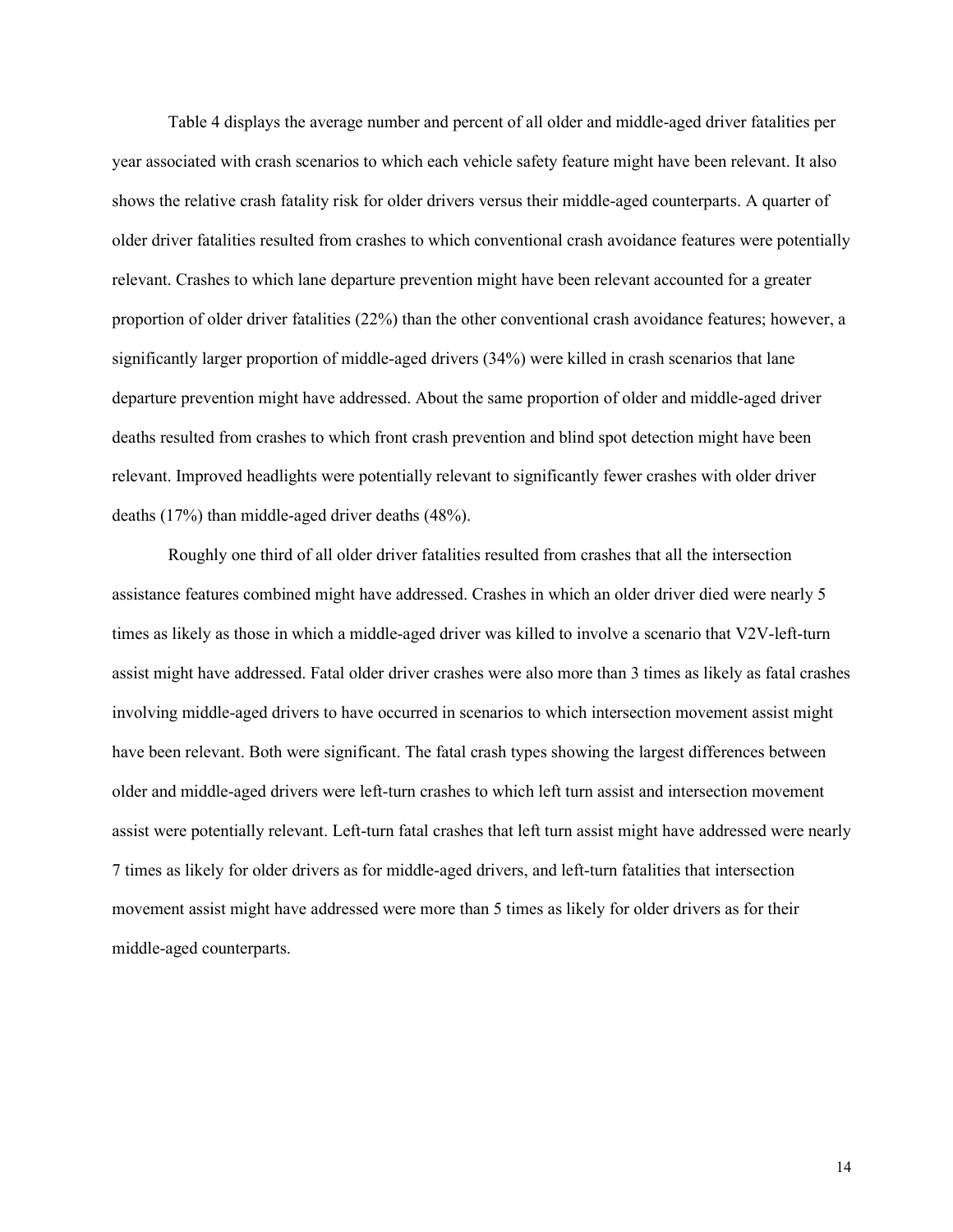#### <span id="page-14-0"></span>**DISCUSSION**

This study estimated the percent of older and middle-aged driver crash involvements and injuries and calculated the percent of older and middle-aged driver fatalities sustained from crashes to which vehicle safety features were potentially relevant. We then interpreted those percentages to represent maximum estimates of the potential impact that these technologies could have if they were installed on all vehicles driven by older and middle-aged drivers and all those drivers used them all the time. Those maximum potential estimates allowed us to compare the relative benefits of each technology and technology type for the two age groups and identify any particular benefits for older drivers. Our results indicate that these technologies have the potential to offer resounding benefits for all drivers; however, certain technologies may offer greater advantages for older drivers because they are overrepresented in crash scenarios that these features are designed to mitigate.

Despite a substantial reduction in older drivers' crashes per vehicle miles traveled since the mid-1990s, crashes continue to be more likely to be fatal for older drivers than for middle-aged drivers (Cox & Cicchino, 2021a). This study shows that intersection assistance features may offer more promise for older drivers than several other technologies because older drivers are more often involved and injured in turning-related intersection crashes than middle-aged drivers. Intersection assistance also appears to have potential to prevent or mitigate some of the crash scenarios that tend to be most severe for older drivers. Older drivers are especially likely to be involved in intersection crashes, especially those in which the older driver is turning left (Alam & Spainhour, 2008; Cicchino & McCartt, 2015; Clarke et al., 2010; Dotzauer et al., 2013). That suggests the current version of left turn assist—which only benefits the driver who is turning left—may offer more protection for these drivers than for those of other age groups. Our results also indicate that the added intersection-specific crash avoidance capabilities enabled by V2V-connectivity could also have greater benefits for older drivers than for middle-aged drivers. Combined, intersection movement assist and V2V-enhanced left turn assist could potentially address around a third of the intersection crashes that result in older driver injuries and fatalities. Nevertheless, because these technologies are either not yet widely available or not available at all, it will take many years before these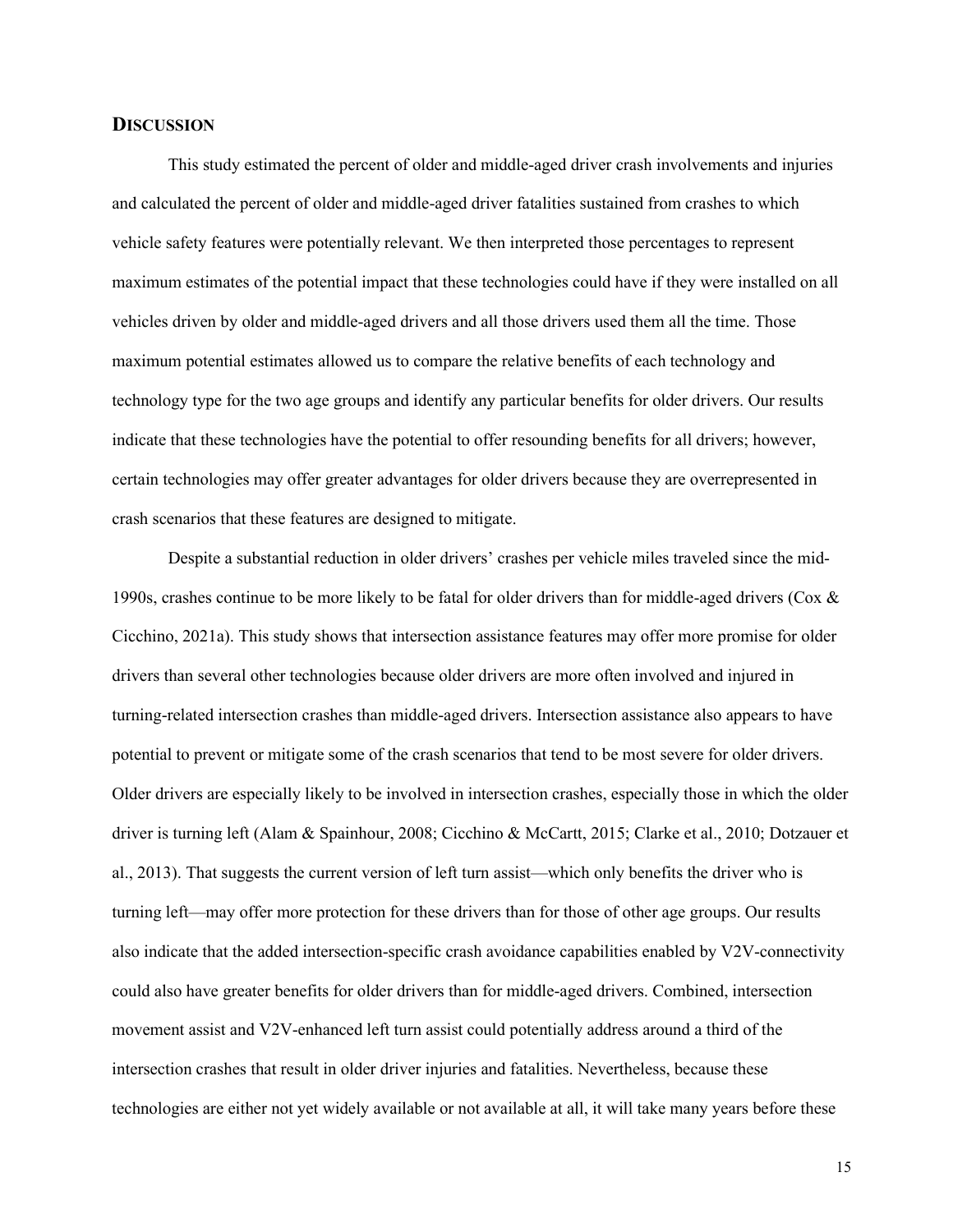benefits come to fruition. An important first step is to quickly increase the proportion of new vehicles that are equipped with the existing left turn assist technology.

When we estimated the maximum potential benefit that might result if every driver used all these vehicle safety features simultaneously, we found that the impact would likely be similar for older and middle-aged drivers with respect to minimizing crash involvements and mitigating driver injuries. However, with regard to preventing driver fatalities, the potential benefits for middle-aged drivers appear to be greater.

Similarly, while conventional crash avoidance features are important for all drivers, our findings suggest that on a combined basis they may not reduce crash involvements and fatalities as much for older drivers as for their middle-aged counterparts. This is because older drivers were underrepresented in the types of crash scenarios to which those technologies are relevant compared with middle-aged drivers specifically, crash scenarios of all severities to which front crash prevention was potentially relevant and scenarios with driver deaths to which front crash prevention and lane departure prevention were potentially relevant.

Still, the disparities between these two age groups should not be interpreted to mean that these technologies do not have substantial value for the underrepresented age group. The proportion of crash involvements that lane departure prevention might address did not vary significantly between the age groups. However, middle-aged drivers were much more likely than older drivers to be injured or killed in such crashes. That discrepancy likely exists because the most severe of these crashes, particularly singlevehicle road departures, often stem from risky driving behaviors more prevalent among middle-aged drivers than older ones (Guo et al., 2017; Rakotonirainy et al., 2012; Schroeder et al., 2013) such as alcohol use, speeding, and inattention (Liu & Subramanian, 2009). Front crash prevention systems have the potential to address fewer crash involvements and fatalities but more driver injuries for older drivers than for middle-aged drivers, which means front crash prevention offers potential benefits for both age groups. Blind spot detection, too, targets a crash scenario that disproportionately affects older drivers, likely due in part to reduced mobility that makes it difficult for them to turn their heads to see out the side windows (Eby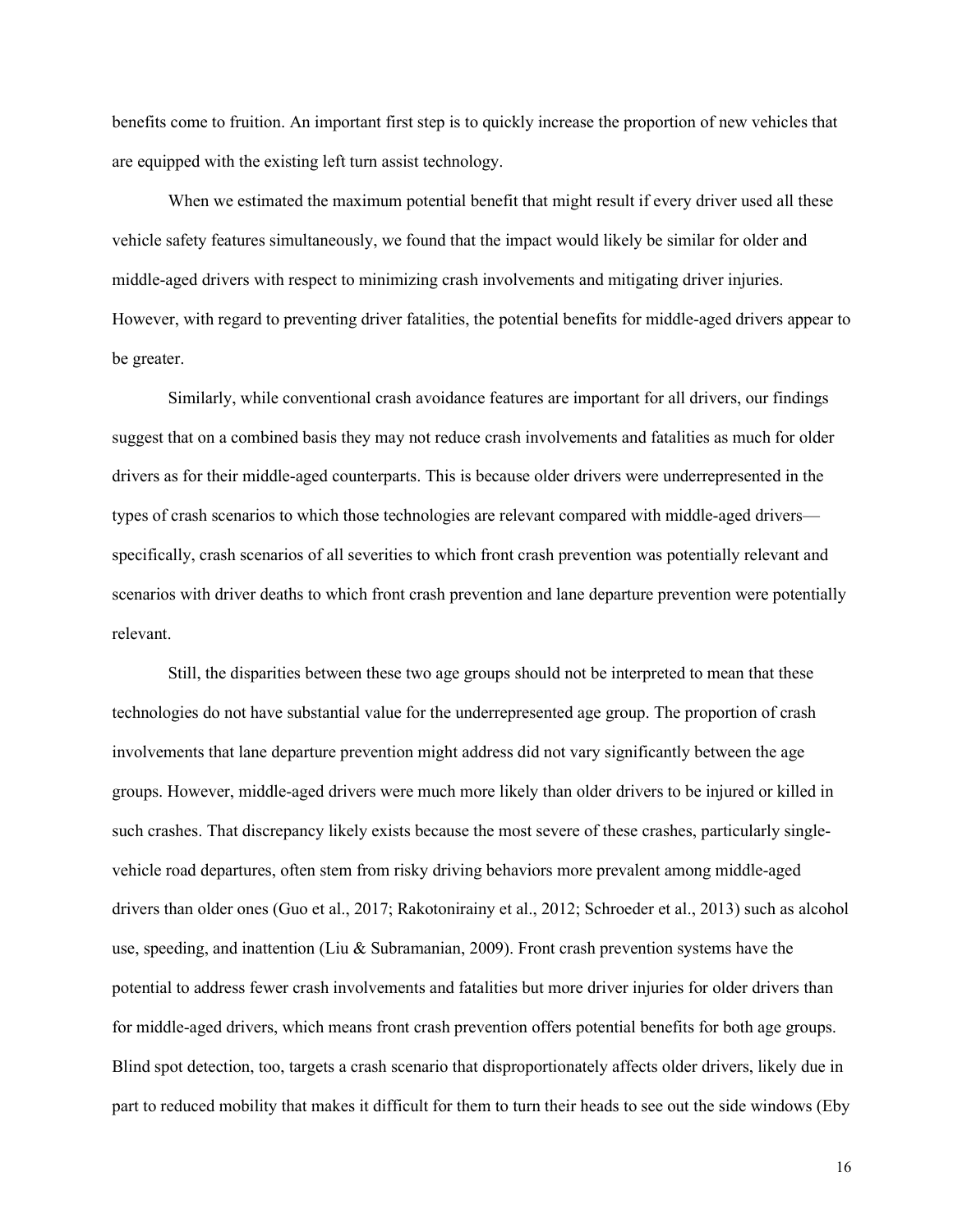& Molnar, 2014), though it is possible this technology is relevant to few crashes and resulting injuries and fatalities overall.

Our results also show that improved vehicle headlights may benefit middle-aged drivers more than older drivers, but here the crash numbers may not tell the entire story. It is possible that older drivers have fewer nighttime crashes than their middle-aged counterparts because older drivers do not drive as frequently at night (Braitman & McCartt, 2008; Naumann et al., 2011). The aging process causes a reduction in the size of the pupil and a yellowing of the eye lens that means objects must be illuminated far more brightly for an older adult to see them than is necessary for a younger person (Mortimer & Fell, 1989). The improvements made to headlights in recent years have resulted in clear benefits for all road users, and because of these age-related declines in their vision, the older drivers who do drive at night may benefit.

This study shows what the *maximum* potential safety benefits could be for these vehicle technologies based on the number of crashes, driver injuries, and driver fatalities that occurred in scenarios to which the technologies would potentially be relevant over a 4-year span; however, these numbers are not the same as actual effect estimates. The actual effects would be lower because these systems have inherent functional limitations and cannot prevent every crash that occurs in the scenarios they were designed to address. For example, inclement weather limits the effectiveness of automatic emergency braking (Cicchino & Zuby, 2019; Spicer et al., 2021).

Previous studies have calculated actual effect estimates for the general population for front crash prevention, lane departure warning, and blind spot detection, but not for intersection assistance features. Specifically, automatic emergency braking has been shown to reduce rear-end crash rates by 50% (Cicchino, 2017a), lane departure warning has been shown to reduce relevant crash rates by 11% (Cicchino, 2018b), and blind spot detection has been shown to reduce lane change crash rates by 14% (Cicchino, 2018a). Applying those effect estimates to the numbers of crashes that the current study estimated that the technologies could potentially address demonstrates that they would also have considerable safety benefits for older drivers in actual terms. We anticipate that among older drivers, front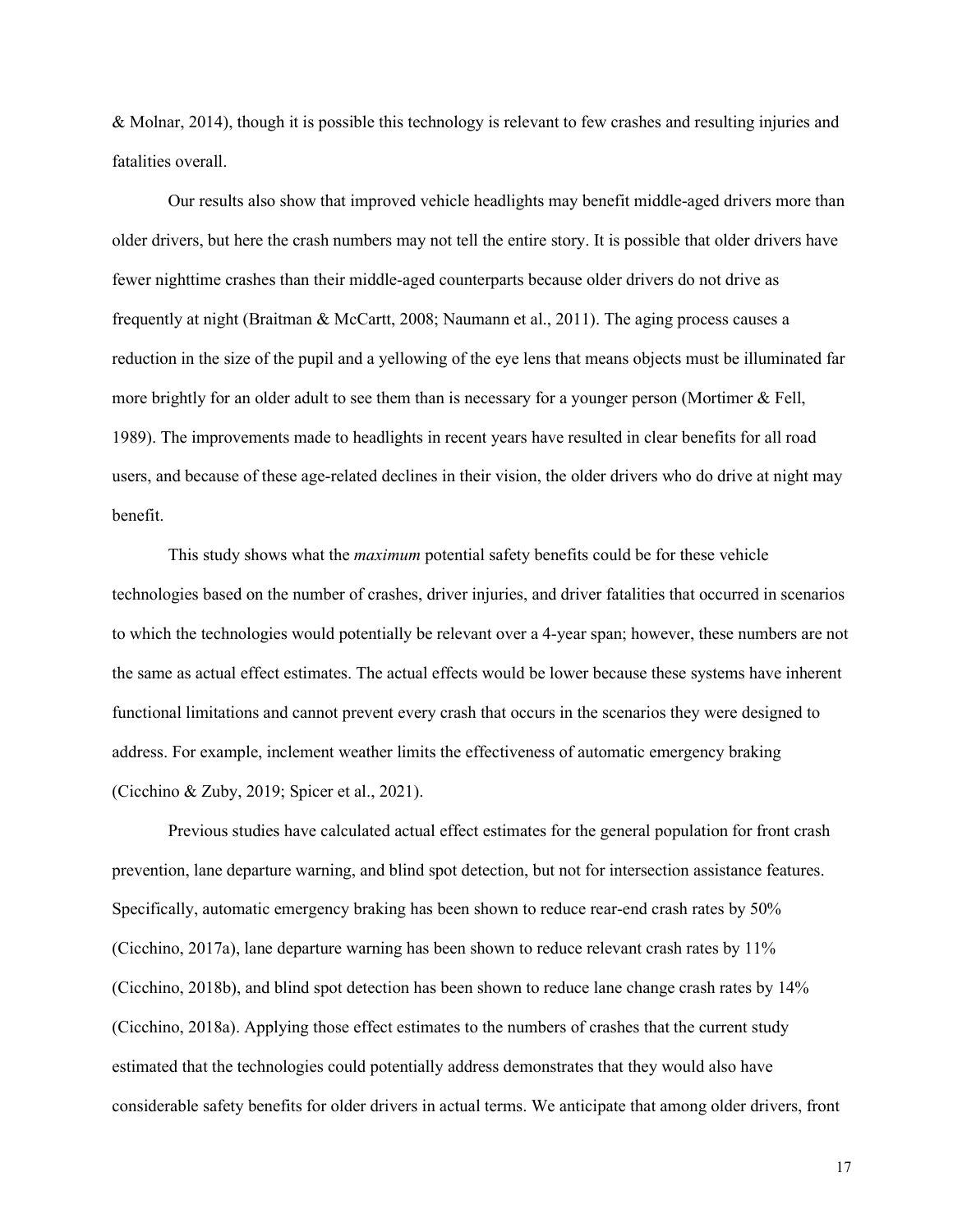crash prevention would prevent nearly 40,000 rear-end crashes per year, lane departure warning would prevent approximately 2,500 crashes per year, and blind spot detection would prevent over 4,000 crashes per year.

Caution is warranted when it comes to interpreting these maximum potential safety benefit estimates. Spicer et al. (2021) and HLDI (2019, 2021a, 2021b) have shown that the benefits of conventional crash avoidance technologies are generally smaller for older drivers than the rest of the population. Nevertheless, the conclusion remains the same: The benefits of these features could be substantial for drivers of all ages if every driver had access to them and used them consistently. This is exemplified in a study by Lester et al. (2015) that found that both older and younger drivers show improved braking reaction time when assisted by forward collision warning, even though the feature has a smaller benefit for older drivers in part due to age-related perceptual and cognitive decline.

Additional barriers could prevent the maximum potential safety benefits estimated in this paper from coming to fruition. Although more new vehicles are being offered with these technologies every year as standard or optional features, they are still not widespread in the registered vehicle fleet (HLDI, 2020b). Compounding this hurdle, Oxley et al. (2019) surveyed Australian older drivers ages 65 years and older and found they were generally unaware of many advanced driver assistance technologies, and Cox and Cicchino (2021b) found that within the United States drivers 70 years and older were less likely than middle-aged drivers to have required blind spot detection and front crash prevention when purchasing their personal vehicles. Cutting-edge features like left turn assist typically become available first as expensive options on luxury vehicles or on top trim levels, then slowly trickle down to mass market models as dictated by consumer demand or government mandates. This means that some, if not all, of these vehicle technologies may remain out of reach for many older drivers who have limited disposable income (Cox & Cicchino, 2021b; Willstrand et al., 2015) for many years. Complicating this adoption barrier further, older drivers retain their vehicles longer than middle-aged drivers, so it takes longer for seniors to gain access to new technologies than younger drivers (Cox & Cicchino, 2021b; Metzger et al., 2020). More encouragingly, though older adults are less likely to be aware of these technologies or drive vehicles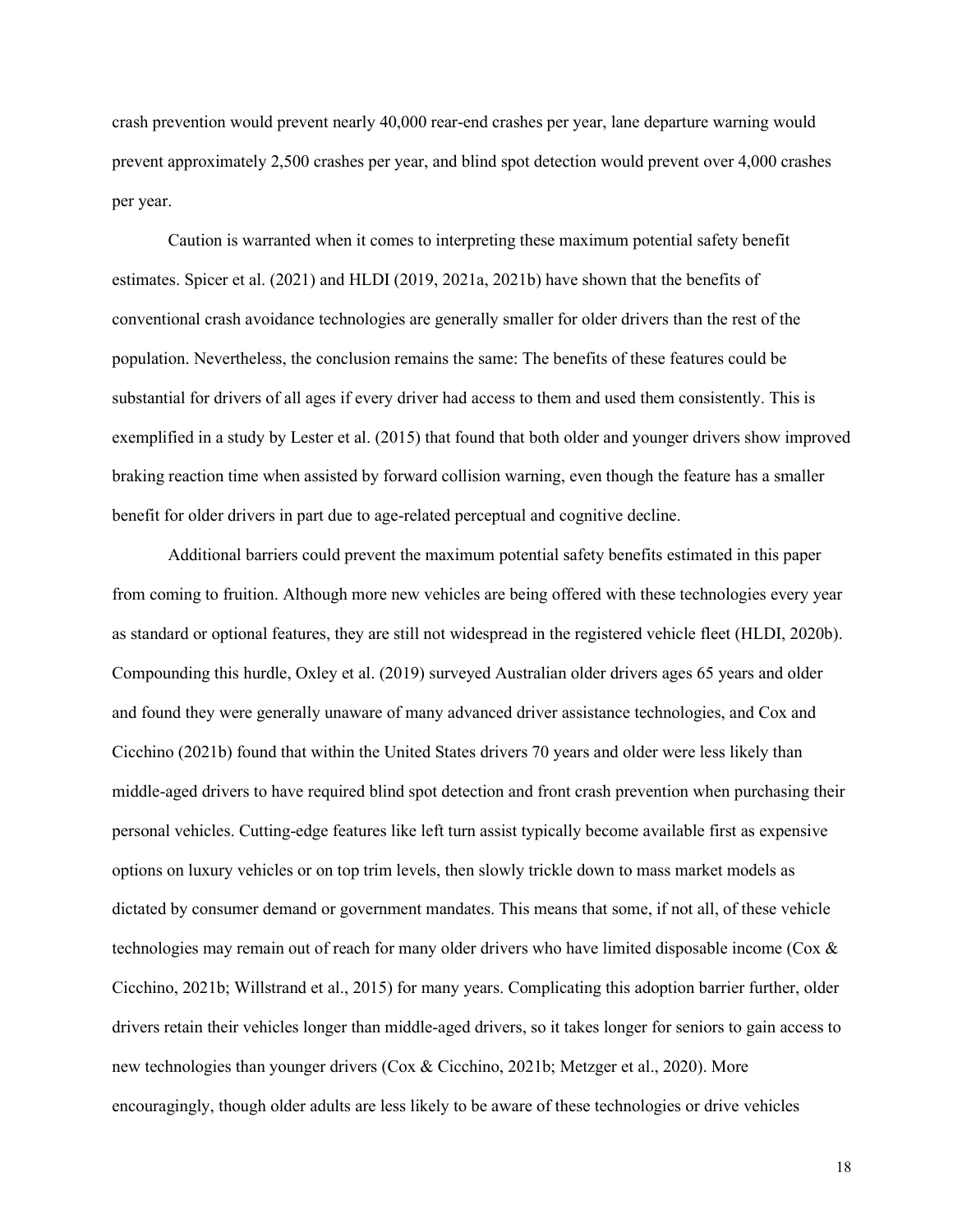equipped with them, they report a high acceptance of (Stevens, 2012) and willingness to use (Souders  $\&$ Charness, 2016; Souders et al., 2017) these features when they are introduced to them.

Despite the importance of increasing access to and usage of these technologies, there could be unintended consequences, particularly among older drivers with sensory and cognitive impairments (Stevens et al., 2020). For drivers with attention-related impairments, the way some of these technologies communicate to the driver or intervene to avoid a crash could lead to adverse outcomes (e.g., Ziefle et al., 2008). Many crash avoidance features alert the driver but do not act on behalf of the driver—requiring the driver to brake to avoid a hazard or to avoid steering into the adjacent lane when an alert indicates it is occupied. But if the alerts or interventions are startling or distracting, some drivers might not react to the hazards appropriately. Drivers who trust the technologies without understanding their limitations may also rely on the alerts rather than paying attention to the road. In a naturalistic observation study, Stevens (2012) observed that this overreliance was more common among older drivers than younger drivers. Older drivers might also rely on driver assistance technologies to make up for their impairments instead of avoiding challenging driving conditions (e.g., nighttime or highway driving)—increasing their personal mobility with potentially adverse consequences for traffic safety. To minimize these unintended consequences, more research is needed on the requirements of older drivers and the constraints they face according to their various forms and degrees of impairment so that we may better understand whether and how they may benefit from these features. In turn, that additional research may lead to more user-friendly designs that encourage proper system use.

A limitation of this study is that it does not represent an exhaustive list of vehicle technologies relevant to older drivers. The crash data used in this study likely underreports driver distraction at the time of the crash (e.g., McCartt et al., 2014), which prevented an analysis of the possible benefits of driver monitoring and management technologies. Although rearview camera and parking assistance features have been identified as important technologies for older drivers (Cicchino, 2017b), the FARS and CRSS databases only include crashes that occurred on public roads. As a result, the most common types of backing crashes to which rearview camera and parking assistance features could be relevant, such as those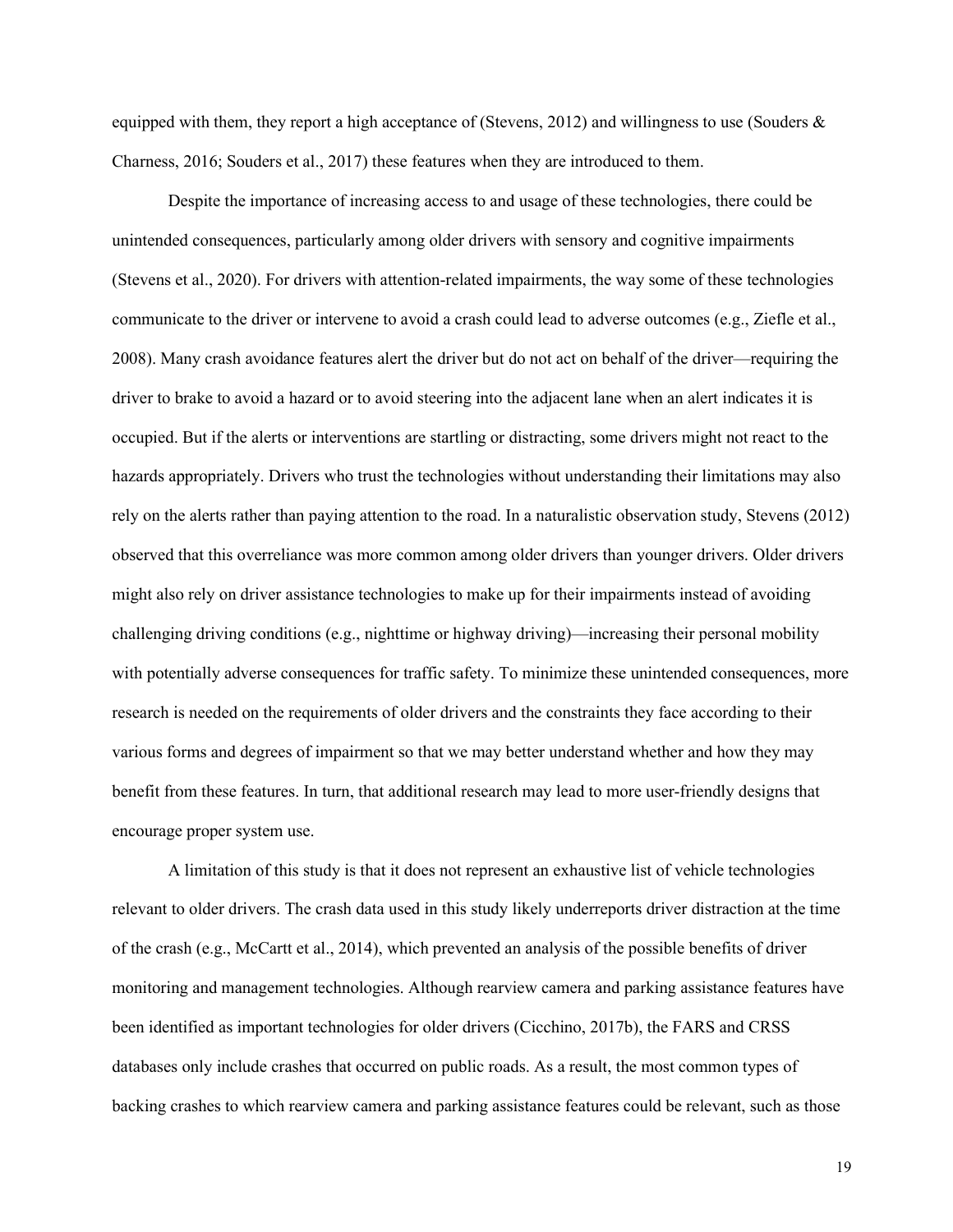that typically occur on a private driveway or parking lot, are not captured in these databases and therefore could not be included in the current study. Our analysis focused on technology installed on the older or middle-aged driver's vehicle, and thus did not consider crashes that could be prevented by conventional crash avoidance features or improved headlights installed on the crash partner vehicle. Considering potential technology on crash partners would have increased the estimated benefits of these technologies in multivehicle crashes.

#### <span id="page-19-0"></span>**CONCLUSIONS**

In summary, this study has shown that all drivers could benefit from crash avoidance features and improved headlights. Some drivers may benefit more from some features than others, partly because certain age groups are overrepresented in crash types that specific crash avoidance features are designed to address. Specifically, this study demonstrated that crash avoidance features designed to mitigate intersection crash scenarios (i.e., currently existing left turn assist and its future cousin, V2V-enhanced left turn assist), may potentially benefit older drivers more than middle-aged drivers, whereas improved headlight systems may benefit middle-aged drivers more than older drivers. These vehicle technologies can benefit drivers of all ages, however. More research is needed to better understand how age-related driver characteristics influence the efficacy of different vehicle safety features, but the evidence is already clear that these technologies have the potential to address thousands of crashes, driver injuries, and driver deaths every year.

### <span id="page-19-1"></span>**PRACTICAL APPLICATIONS**

Widely available crash avoidance technologies should be promoted for and adopted by all drivers. Manufacturers should be encouraged to pursue equipping intersection-specific crash avoidance technologies on all new vehicles.

#### <span id="page-19-2"></span>**ACKNOWLEDGEMENTS**

This study was supported by the Insurance Institute of Highway Safety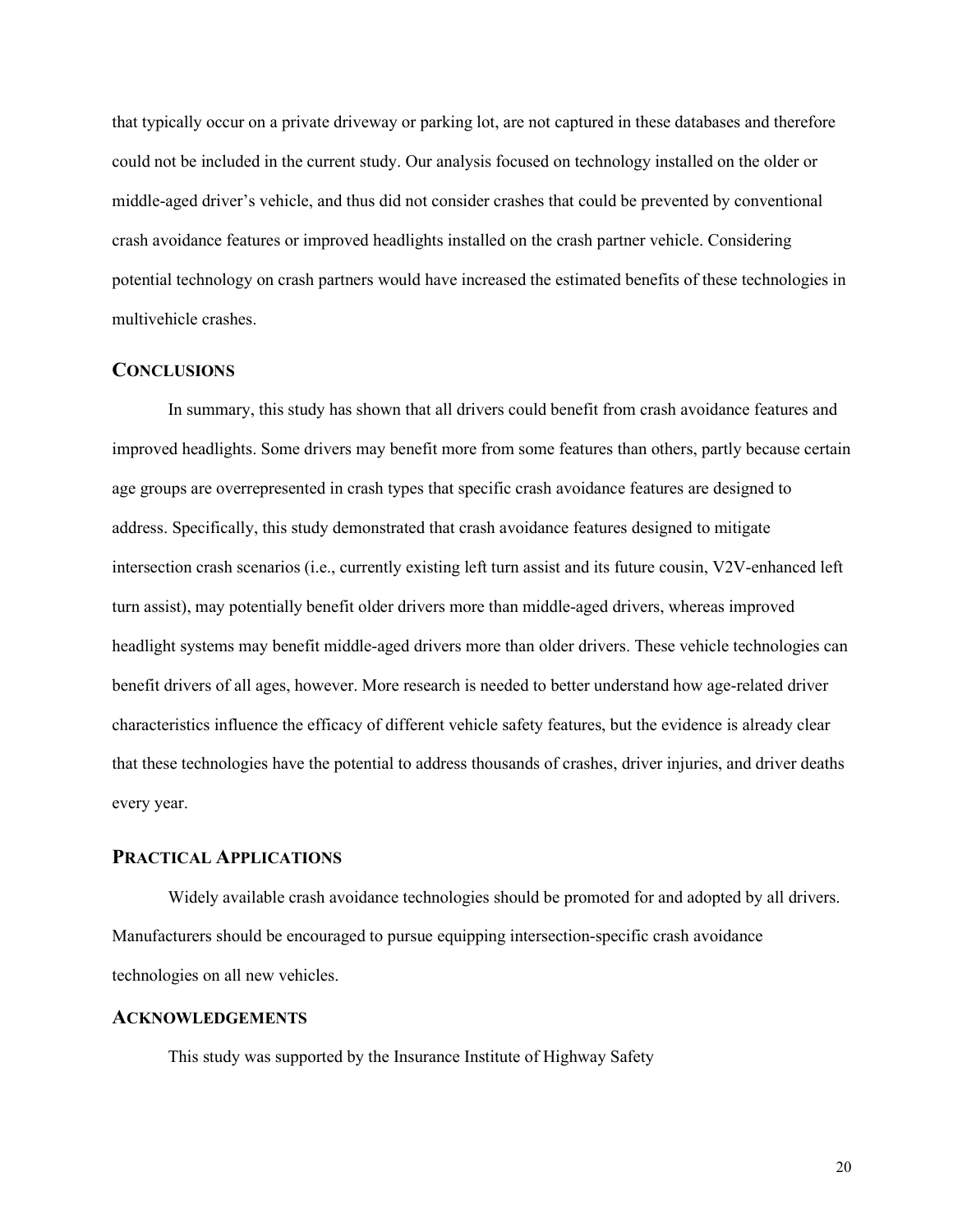## **TABLES**

**Table 1.** Crash scenario definitions relevant to each crash avoidance feature.

<span id="page-20-0"></span>

| System                       | Crash scenario                              | Scenario definition                                                                                                                                                                                                                                                                                                                           | CRSS/FARS code <sup>a</sup>                                                                                                                                     |
|------------------------------|---------------------------------------------|-----------------------------------------------------------------------------------------------------------------------------------------------------------------------------------------------------------------------------------------------------------------------------------------------------------------------------------------------|-----------------------------------------------------------------------------------------------------------------------------------------------------------------|
| Front crash<br>prevention    | Rear end                                    | Two-vehicle rear-end crash in which the driver's vehicle<br>was the striking vehicle.                                                                                                                                                                                                                                                         | ve forms=2 and ((acc type in $(20,24,28)$ )<br>or (acc type in $(32,33)$ ) and impact1 in<br>$(11, 12, 1)$ and impact $p$ in $(5, 6, 7)$                        |
|                              | Pedestrian                                  | Single-vehicle crash involving a pedestrian with frontal<br>point of impact on the vehicle.                                                                                                                                                                                                                                                   | ve forms=1 and per typ $c=5$ and<br>acc type=13 and impact1 in $(11,12,1)$                                                                                      |
| Lane departure<br>prevention | Single-vehicle road<br>departure            | Single-vehicle drive-off-road crash; critical precrash event<br>of traveling over the lane line or road edge; not passing,<br>overtaking another vehicle, changing lanes, merging, or<br>executing a successful avoidance maneuver to a previous<br>critical event prior to crash; speed limit $\geq$ 35 mph.                                 | ve_forms=1 and acc_type in $(1,6)$ and<br>p crash2 in $(10,11,12,13)$ and p crash1<br>not in $(6,15,16,17)$ and 35 <= vspd lim < 98                             |
|                              | Same direction<br>sideswipe                 | Two-vehicle sideswipe crash in which neither vehicle<br>intended to change lanes; critical precrash event of traveling<br>over the lane line; not passing, overtaking another vehicle,<br>changing lanes, merging, or executing a successful<br>avoidance maneuver to a previous critical event prior to<br>crash; speed limit $\geq$ 35 mph. | ve forms=2 and acc type in $(44, 45)$ and<br>acc type $p$ in (44,45) and $p$ crash2 in<br>$(10,11)$ and p crash1 not in $(6,15,16,17)$<br>and 35 <= vspd lim<98 |
|                              | Head-on and opposite<br>direction sideswipe | Two-vehicle head-on crash in which the driver's vehicle<br>departed the lane; not passing, overtaking another vehicle,<br>changing lanes, merging, or executing a successful<br>avoidance maneuver to a previous critical event prior to<br>crash; speed limit $\geq$ 35 mph.                                                                 | ve_forms=2 and acc_type in $(50, 64)$ and<br>p crash1 not in $(6,15,16,17)$ and<br>35<=vspd lim<98                                                              |
| Blind spot detection         | Lane change                                 | Two-vehicle sideswipe crash in which the driver's vehicle<br>was passing, overtaking another vehicle, changing lanes, or<br>merging prior to crash.                                                                                                                                                                                           | ve forms=2 and acc type in $(46, 47)$ and<br>p crash1 in $(6,15,16)$                                                                                            |
| Improved headlights          | Dark ambient lighting                       | Any crash occurring in low ambient light conditions,<br>including dark and unlighted, dark and lighted by overhead<br>artificial light, and dark with unknown lighting.                                                                                                                                                                       | lgt cond in $(2,3,6)$                                                                                                                                           |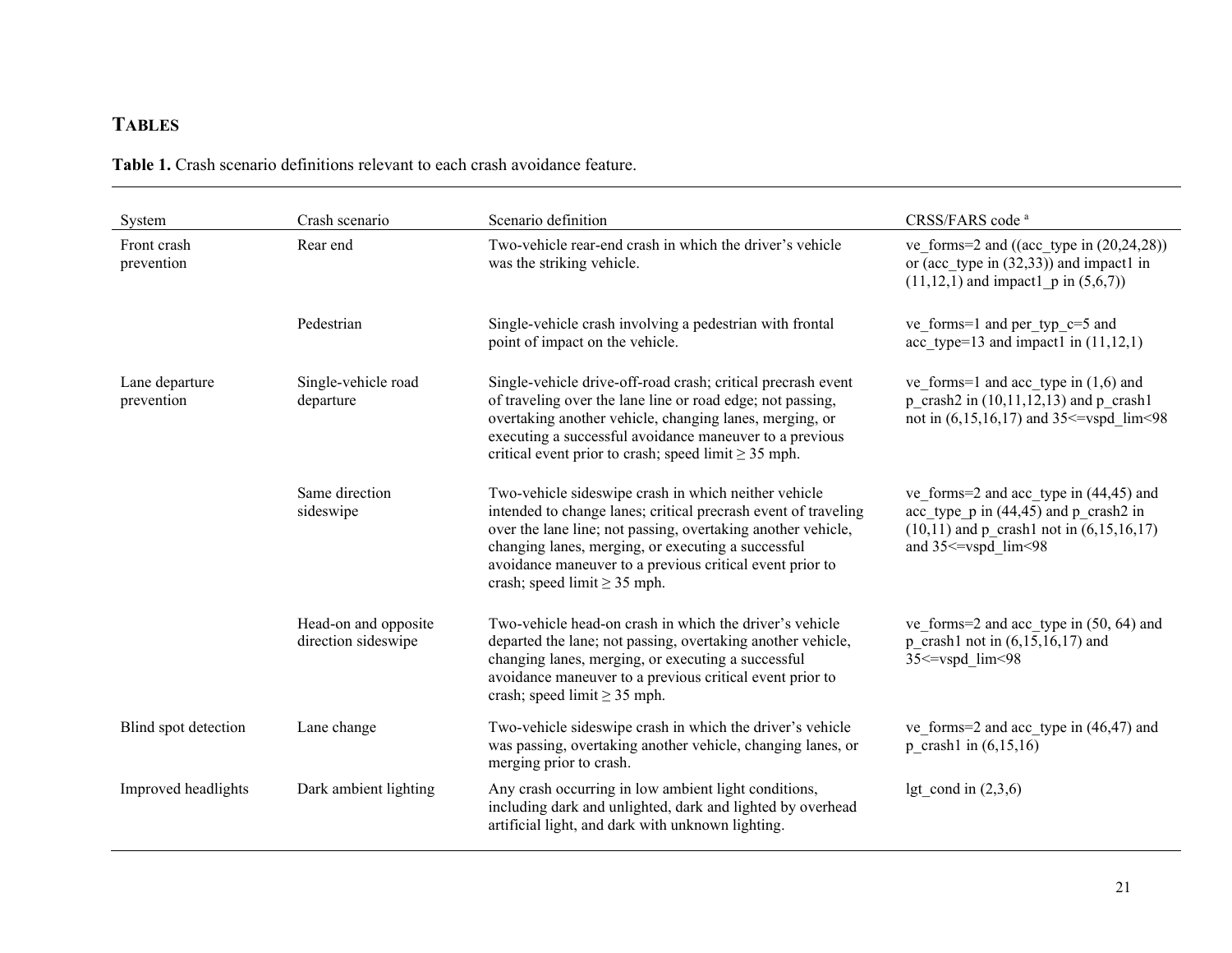| System                                                                | Crash scenario                                                  | Scenario definition                                                                                                                                                                                                                   | CRSS/FARS code <sup>a</sup>                                                            |
|-----------------------------------------------------------------------|-----------------------------------------------------------------|---------------------------------------------------------------------------------------------------------------------------------------------------------------------------------------------------------------------------------------|----------------------------------------------------------------------------------------|
| Left turn assist and<br>V <sub>2</sub> V-enhanced left<br>turn assist | Left turn across path-<br>opposite direction                    | Two-vehicle crash at an intersection in which the driver's<br>vehicle was making a left turn and collided with another<br>vehicle traveling straight from the opposite (i.e., oncoming)<br>direction.                                 | ve forms=2 and reljet2 in $(2,3,4,8)$ and<br>acc type=68                               |
| V <sub>2</sub> V-enhanced left<br>turn assist (only)                  | Moving straight into<br>path of another vehicle<br>turning left | Two-vehicle crash at an intersection in which the driver's<br>vehicle was traveling straight through the intersection across<br>the path of another vehicle making a left turn from the<br>opposite (i.e., oncoming) direction.       | ve forms=2 and reljet2 in $(2,3,4,8)$ and<br>acc type=69                               |
| Intersection<br>movement assist                                       | Straight, crossing path                                         | Two-vehicle crash at an intersection in which a vehicle<br>traveling straight through the intersection crossed the path of<br>an oncoming vehicle approaching from the left or right.<br>Includes the striking and struck vehicles.   | ve forms=2 and reljet2 in $(2,3,4,8)$ and<br>86≤acc type≤91                            |
|                                                                       | Turn into path, same or<br>opposite directions                  | Two-vehicle crash at an intersection in which one vehicle<br>turned into the path of another vehicle approaching from the<br>side (right or left), from the same or opposite direction.<br>Includes the striking and struck vehicles. | ve forms=2 and reljet2 in $(2,3,4,8)$ and<br>acc type in (76,77,78,79,80,81,83,84, 85) |
|                                                                       | Turn into path, opposite<br>direction (turning left<br>only)    | Subset of turn-into-path crash type in which the driver's<br>vehicle made a left turn into the path of another vehicle<br>coming from the left side                                                                                   | ve forms=2 and reljet2 in $(2,3,4,8)$ and<br>acc_type=82                               |

*Note*: Crash scenario identification, scenario definition, and CRSS/FARS coding for front crash prevention, lane departure prevention, and blind spot detection were first described in Mueller and Cicchino (2022). See the *2019 FARS/CRSS Coding and Validation Manual* (National Center for Statistics and Analysis, 2020) for information on crash type configuration for the acc\_type variable.

<sup>a</sup> Coded in terms of driver or vehicle unless otherwise noted. "\_p" signifies partner vehicle in crash; "\_c" signifies a person of this type was involved in the crash.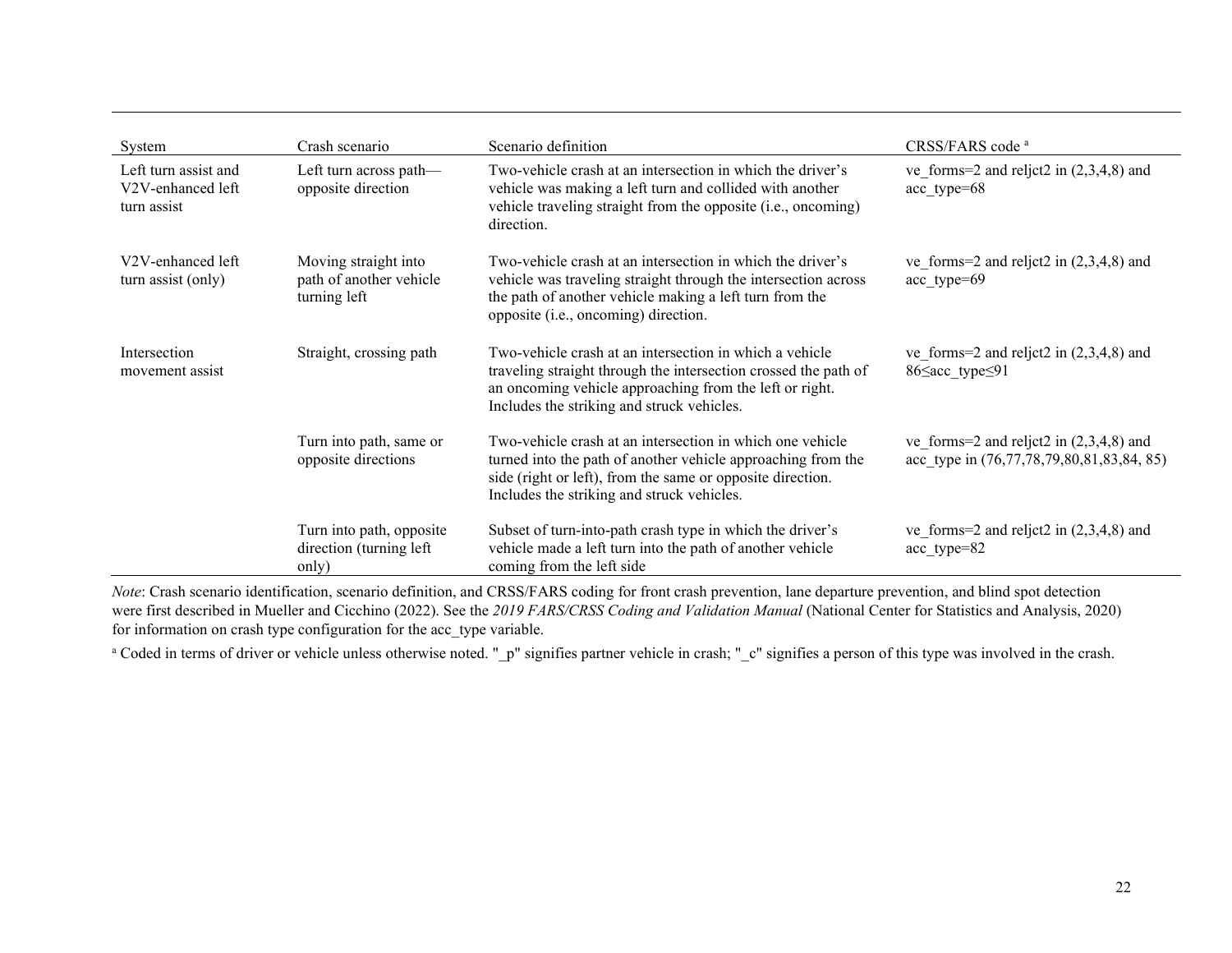| Technology                                   | Crash scenario                                                               | Older driver crash<br>involvements,<br>N per year, $(\%)$ | Middle-aged driver<br>crash involvements,<br>N per year, $(\%)$ | Older drivers' representation in<br>relevant crash scenarios relative<br>to middle-aged drivers<br>(95% confidence limits) |
|----------------------------------------------|------------------------------------------------------------------------------|-----------------------------------------------------------|-----------------------------------------------------------------|----------------------------------------------------------------------------------------------------------------------------|
| Conventional crash avoidance features        |                                                                              |                                                           |                                                                 |                                                                                                                            |
| Front crash<br>prevention                    | Rear end                                                                     | 78,066 (11%)                                              | 465,226 (15%)                                                   | 0.74(0.70, 0.78)                                                                                                           |
|                                              | Pedestrian                                                                   | 4,670 $(1\%)$                                             | $17,123(1\%)$                                                   | 1.20(1.08, 1.33)                                                                                                           |
|                                              | Total front crash prevention                                                 | 82,736 (12%)                                              | 482,348 (16%)                                                   | 0.76(0.72, 0.79)                                                                                                           |
|                                              | Single-vehicle road departure                                                | 15,787 (2%)                                               | 77,106 (3%)                                                     | 0.90(0.81, 1.01)                                                                                                           |
| Lane departure                               | Same direction sideswipe                                                     | $3,280(0.5\%)$                                            | $11,837(0.4\%)$                                                 | 1.22(0.96, 1.55)                                                                                                           |
| prevention                                   | Head-on/opposite direction sideswipe                                         | 3,430 $(1\%)$                                             | $15,737(1\%)$                                                   | 0.96(0.76, 1.21)                                                                                                           |
|                                              | Total potentially prevented by lane departure prevention                     | 22,497 (3%)                                               | 104,680 (3%)                                                    | 0.95(0.86, 1.04)                                                                                                           |
| Blind spot<br>detection                      | Lane change                                                                  | 29,991 (4%)                                               | 97,096 (3%)                                                     | 1.36(1.24, 1.49)                                                                                                           |
| Total conventional crash avoidance features  |                                                                              | 135,224 (20%)                                             | 684,124 (23%)                                                   | 0.87(0.84, 0.90)                                                                                                           |
| Headlights                                   | Dark ambient lighting                                                        | 99,054 (14%)                                              | 702,063 (23%)                                                   | 0.62(0.60, 0.65)                                                                                                           |
| Intersection assistance features             |                                                                              |                                                           |                                                                 |                                                                                                                            |
| Left turn assist <sup>a</sup>                | Left turn across path – opposite direction                                   | 38,642 (6%)                                               | 96,788 (3%)                                                     | 1.76(1.62, 1.91)                                                                                                           |
|                                              | Moving straight into path of another vehicle turning left<br>(with V2V only) | 20,156 (3%)                                               | 119,671 (4%)                                                    | 0.74(0.68, 0.80)                                                                                                           |
|                                              | All V2V left turn assist scenarios                                           | 56,230 (8%)                                               | 183,721 (6%)                                                    | 1.35(1.28, 1.42)                                                                                                           |
| Intersection<br>movement assist <sup>a</sup> | Straight, crossing path                                                      | 62,992 (9%)                                               | 198,815 (7%)                                                    | 1.39(1.32, 1.47)                                                                                                           |
|                                              | Turn into path, same or opposite directions                                  | 75,295 (11%)                                              | 234,608 (8%)                                                    | 1.41(1.35, 1.48)                                                                                                           |
|                                              | Turn into path, opposite direction (turning left only)                       | 25,744 (4%)                                               | 67,066(2%)                                                      | 1.69(1.53, 1.87)                                                                                                           |
|                                              | All intersection movement assist scenarios                                   | 162, 114(24%)                                             | 478,986 (16%)                                                   | 1.49(1.44, 1.54)                                                                                                           |
| Total intersection assistance features       |                                                                              | 218,343 (32%)                                             | 662,708 (22%)                                                   | 1.45(1.41, 1.49)                                                                                                           |
| All technologies combined                    |                                                                              | 407,037 (60%)                                             | 1,766,466 (59%)                                                 | 1.01(1.00, 1.03)                                                                                                           |

**Table 2**. Average annual number and percent of older and middle-aged driver crash involvements relevant to vehicle technologies, 2016–2019.

*Note*: Total values for each technology category are subject to rounding errors.<sup>a</sup> Individual left turn assist and intersection movement assist crash involvement counts do not add up to the total for those scenarios because crashes in which both drivers involved were of the same age group weren't double counted.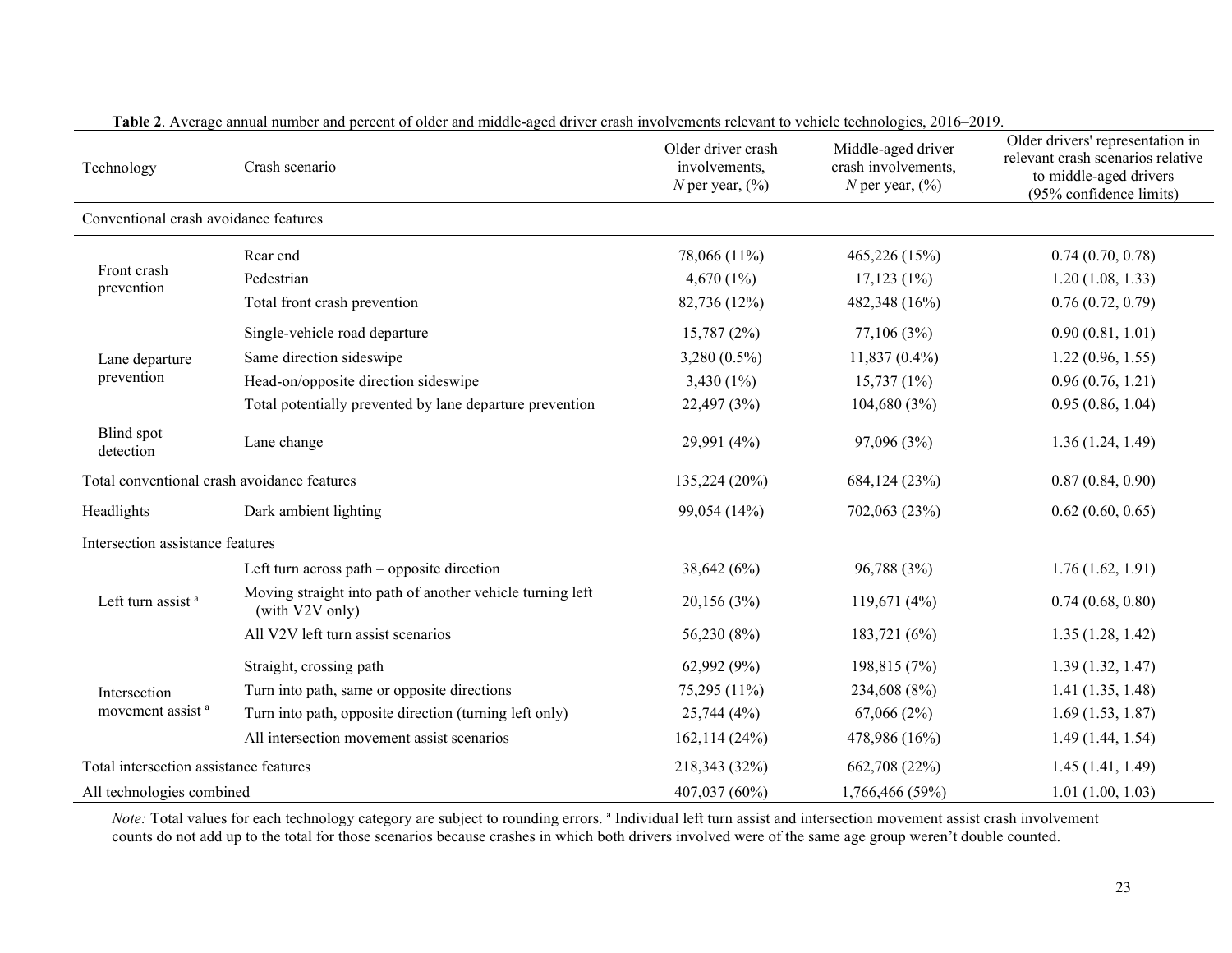| Technology                                  | Crash scenario                                                               | Injured older<br>drivers,<br>N per year, $(\%)$ | Injured middle-aged<br>drivers,<br>N per year, $(\%)$ | Older drivers' representation<br>in relevant crash scenarios<br>relative to middle-aged drivers<br>(95% confidence limits) |
|---------------------------------------------|------------------------------------------------------------------------------|-------------------------------------------------|-------------------------------------------------------|----------------------------------------------------------------------------------------------------------------------------|
| Conventional crash avoidance features       |                                                                              |                                                 |                                                       |                                                                                                                            |
| Front crash<br>prevention                   | Rear end                                                                     | 4,333 (9%)                                      | 12,512(7%)                                            | 1.34(1.09, 1.65)                                                                                                           |
|                                             | Single-vehicle road departure                                                | 3,661 $(7%)$                                    | 15,896 (8%)                                           | 0.89(0.76, 1.04)                                                                                                           |
| Lane departure                              | Same direction sideswipe                                                     | 63 $(0.1\%)$                                    | 414 (0.2%)                                            | 0.59(0.14, 2.54)                                                                                                           |
| prevention                                  | Head-on/opposite direction sideswipe                                         | 539 (1%)                                        | 3,022(2%)                                             | 0.69(0.46, 1.04)                                                                                                           |
|                                             | Total potentially prevented by lane departure prevention                     | 4,263 (9%)                                      | 19,332 (10%)                                          | 0.85(0.74, 0.99)                                                                                                           |
| Blind spot<br>detection                     | Lane change                                                                  | 462 $(1\%)$                                     | $1,705(1\%)$                                          | 1.05(0.61, 1.80)                                                                                                           |
| Total conventional crash avoidance features |                                                                              | 9,057 (18%)                                     | 33,548 (18%)                                          | 1.04(0.94, 1.16)                                                                                                           |
| Headlights                                  | Dark ambient lighting                                                        | 6,877(14%)                                      | 52,686 (28%)                                          | 0.50(0.45, 0.57)                                                                                                           |
| Intersection assistance features            |                                                                              |                                                 |                                                       |                                                                                                                            |
| Left turn assist                            | Left turn across path—opposite direction                                     | 4,505 (9%)                                      | 7,102(4%)                                             | 2.45(2.05, 2.94)                                                                                                           |
|                                             | Moving straight into path of another vehicle turning left<br>(with V2V only) | 2,301 (5%)                                      | 11,763(6%)                                            | 0.76(0.62, 0.93)                                                                                                           |
|                                             | All V2V left turn assist scenarios                                           | 6,806(14%)                                      | 18,865 (10%)                                          | 1.40(1.22, 1.60)                                                                                                           |
| Intersection<br>movement assist             | Straight, crossing path                                                      | 6,005(12%)                                      | 20,868 (11%)                                          | 1.11(0.94, 1.32)                                                                                                           |
|                                             | Turn into path, same or opposite directions                                  | 3,608 $(7%)$                                    | 11,325(6%)                                            | 1.23(0.99, 1.53)                                                                                                           |
|                                             | Turn into path, opposite direction (turning left only)                       | 2,265(5%)                                       | 4,347(2%)                                             | 2.02(1.52, 2.68)                                                                                                           |
|                                             | All intersection movement assist scenarios                                   | 11,878 (24%)                                    | 36,539 (19%)                                          | 1.26(1.11, 1.42)                                                                                                           |
| Total intersection assistance features      |                                                                              | 18,684 (38%)                                    | 55,404 (29%)                                          | 1.30(1.20, 1.41)                                                                                                           |
| All technologies combined                   |                                                                              | 31,161 (63%)                                    | 118,670 (62%)                                         | 1.02(0.98, 1.06)                                                                                                           |

**Table 3**. Average annual number and percent of older and middle-aged drivers with serious or minor injury (A or B) crash outcomes to which various vehicle technologies could have been relevant, 2016–2019.

*Note:* Total values for each technology category are subject to rounding errors.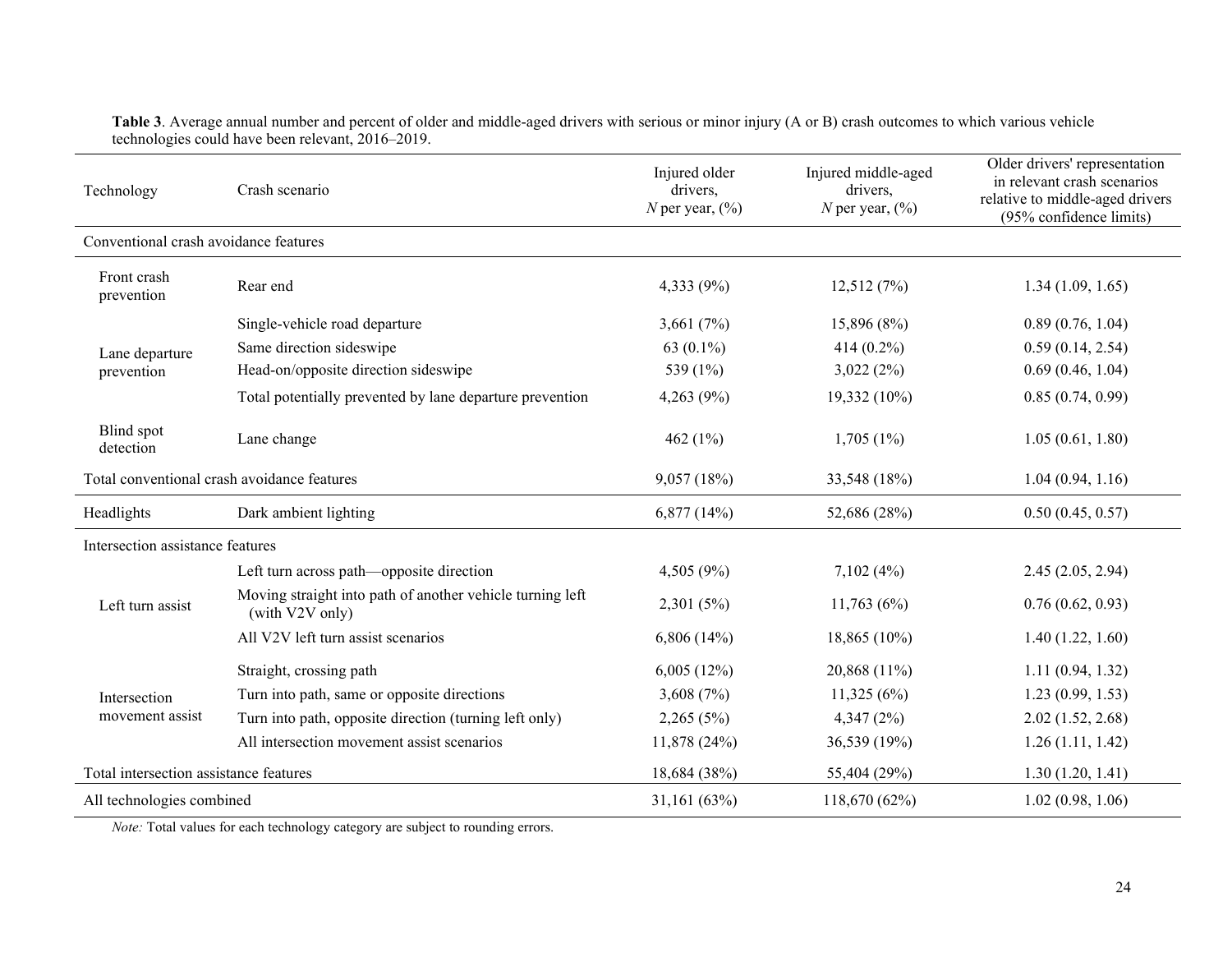| Technology                                  | Crash scenario                                                               | Older driver<br>fatalities,<br>N per year, $(\%)$ | Middle-aged driver<br>fatalities,<br>N per year, $(\%)$ | Older drivers' representation<br>in relevant crash scenarios<br>relative to middle-aged drivers<br>(95% confidence limits) |
|---------------------------------------------|------------------------------------------------------------------------------|---------------------------------------------------|---------------------------------------------------------|----------------------------------------------------------------------------------------------------------------------------|
| Conventional crash avoidance features       |                                                                              |                                                   |                                                         |                                                                                                                            |
| Front crash<br>prevention                   | Rear end                                                                     | 73 (3%)                                           | 153 (3%)                                                | 0.81(0.70, 0.92)                                                                                                           |
|                                             | Single-vehicle road departure                                                | 435 (16%)                                         | 1,079(23%)                                              | 0.68(0.65, 0.72)                                                                                                           |
| Lane departure                              | Same direction sideswipe                                                     | $3(0.1\%)$                                        | $6(0.1\%)$                                              | 1.00(0.50, 1.98)                                                                                                           |
| prevention                                  | Head-on/opposite direction sideswipe                                         | 177(6%)                                           | 479 (10%)                                               | 0.62(0.57, 0.68)                                                                                                           |
|                                             | Total potentially prevented by lane departure prevention                     | 615 (22%)                                         | 1,564(34%)                                              | 0.67(0.64, 0.69)                                                                                                           |
| <b>Blind</b> spot<br>detection              | Lane change                                                                  | 11 $(0.4\%)$                                      | $14(0.3\%)$                                             | 1.34(0.90, 1.97)                                                                                                           |
| Total conventional crash avoidance features |                                                                              | 699 (25%)                                         | 1,731(37%)                                              | 0.68(0.66, 0.71)                                                                                                           |
| Headlights                                  | Dark ambient lighting                                                        | 464 (17%)                                         | 2,213 (48%)                                             | 0.35(0.34, 0.37)                                                                                                           |
| Intersection assistance features            |                                                                              |                                                   |                                                         |                                                                                                                            |
| Left turn assist                            | Left turn across path—opposite direction                                     | 178 (6%)                                          | 44 $(1%)$                                               | 6.89(5.85, 8.12)                                                                                                           |
|                                             | Moving straight into path of another vehicle turning left<br>(with V2V only) | 32 $(1\%)$                                        | $29(0.6\%)$                                             | 1.87(1.45, 2.39)                                                                                                           |
|                                             | All V2V left turn assist scenarios                                           | 210 (8%)                                          | 73 (2%)                                                 | 4.88 (4.28, 5.56)                                                                                                          |
| Intersection<br>movement assist             | Straight, crossing path                                                      | 381 (14%)                                         | 244 (5%)                                                | 2.64(2.44, 2.85)                                                                                                           |
|                                             | Turn into path, same or opposite directions                                  | 73 (3%)                                           | 35 $(1%)$                                               | 3.57(2.92, 4.36)                                                                                                           |
|                                             | Turn into path, opposite direction (turning left only)                       | 190 (7%)                                          | 59 (1%)                                                 | 5.43 (4.70, 6.27)                                                                                                          |
|                                             | All intersection movement assist scenarios                                   | 644 (23%)                                         | 338 (7%)                                                | 3.22(3.03, 3.43)                                                                                                           |
| Total intersection assistance features      |                                                                              | 854 (31%)                                         | 411 (9%)                                                | 3.52(3.33, 3.71)                                                                                                           |
| All technologies combined                   |                                                                              | 1,796(65%)                                        | 3,360 (72%)                                             | 0.90(0.89, 0.92)                                                                                                           |

## **Table 4**. Average annual number and percent of older and middle-aged driver fatal injury outcomes to which various vehicle technologies were potentially relevant, 2016–2019.

*Note:* Total values for each technology category are subject to rounding errors.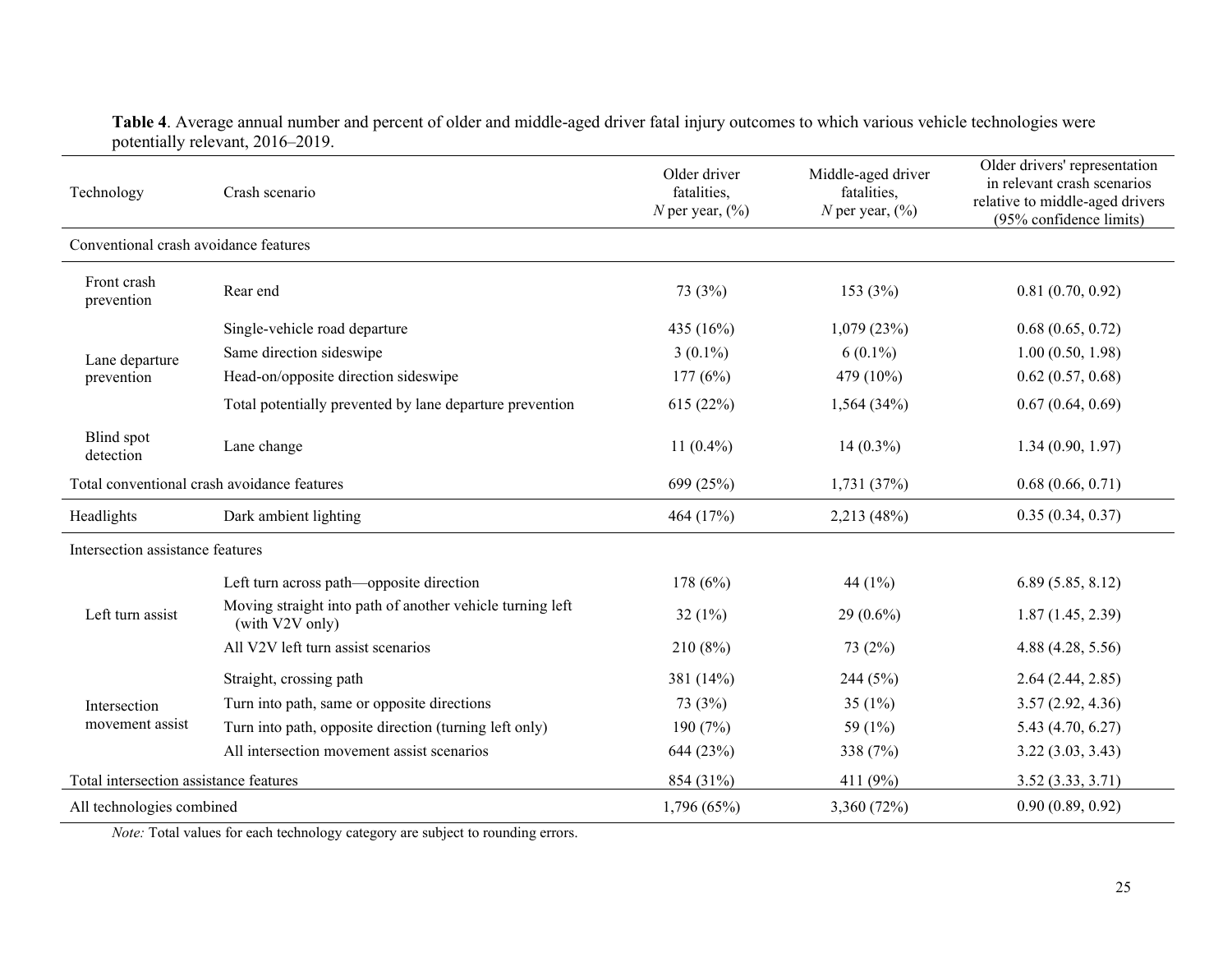#### <span id="page-25-0"></span>**REFERENCES**

- Alam, B. M., & Spainhour, L. K. (2008). Contribution of behavioral aspects of older drivers to fatal traffic crashes in Florida. *Transportation Research Record, 2078*(1), 49–56. https://doi.org/10.3141/2078-07
- Bareiss, M., Scanlon, J., Sherony, R., & Gabler, H. C. (2019). Crash and injury prevention estimates for intersection driver assistance systems in left turn across path/opposite direction crashes in the United States. *Traffic Injury Prevention, 20*(SUP1), S133–S138. https://doi/org/10.1080/15389588.2019.1610945
- Bellet, T., Paris, J.-C., & Marin-Lamellet, C. (2018). Difficulties experienced by older drivers during their regular driving and their expectations towards Advanced Driving Aid Systems and vehicle automation. *Transportation Research Part F: Traffic Psychology and Behaviour, 52*, 138–163. https://doi.org/10.1016/j.trf.2017.11.014
- Braitman, K. A., & McCartt, A. T. (2008). Characteristics of older drivers who self-limit their driving. Annals of advances in automotive medicine. Association for the Advancement of Automotive Medicine. Annual Scientific Conference, 52, 245–254.
- Brumbelow, M. L. (2021). Lighting the way: IIHS headlight ratings predict nighttime crash rates. Insurance Institute for Highway Safety.
- Cicchino, J. B., & McCartt, A. T. (2015). Critical older driver errors in a national sample of serious U.S. crashes. *Accident Analysis & Prevention, 80*, 211–219. https://doi.org/10.1016/j.aap.2015.04.015
- Cicchino, J. B. (2017a). Effectiveness of forward collision warning and autonomous emergency braking systems in reducing front-to-rear crash rates. *Accident Analysis & Prevention, 99*(A)*,* 142–152. https://doi.org/10.1016/j.aap.2016.11.009
- Cicchino, J. B. (2017b). Effects of rearview cameras and rear parking sensors on police-reported backing crashes. *Traffic Injury Prevention, 18*(8), 859–865. https://doi.org/10.1080/15389588.2017.1317758
- Cicchino, J. B. (2018a). Effects of blind spot detection systems on police-reported lane-change crashes. *Traffic Injury Prevention, 19*(6), 615–622. https://doi.org/10.1080/15389588.2018.1476973
- Cicchino, J. B. (2018b). Effects of lane departure warning on police-reported crash rates. *Journal of Safety Research, 66*, 61–70. https://doi.org/10.1016/j.jsr.2018.05.006
- Cicchino, J. B. & Zuby, D. S. (2019). Characteristics of rear-end crashes involving passenger vehicles with automatic emergency braking. *Traffic Injury Prevention, 20*(S1), S112–S118. https://doi.org/10.1080/15389588.2019.1576172
- Clarke, D. D., Ward, P., Bartle, C., & Truman, W. (2010). Older drivers' road traffic crashes in the UK. *Accident Analysis & Prevention, 42*(4), 1018–1024. https://doi.org/10.1016/j.aap.2009.12.005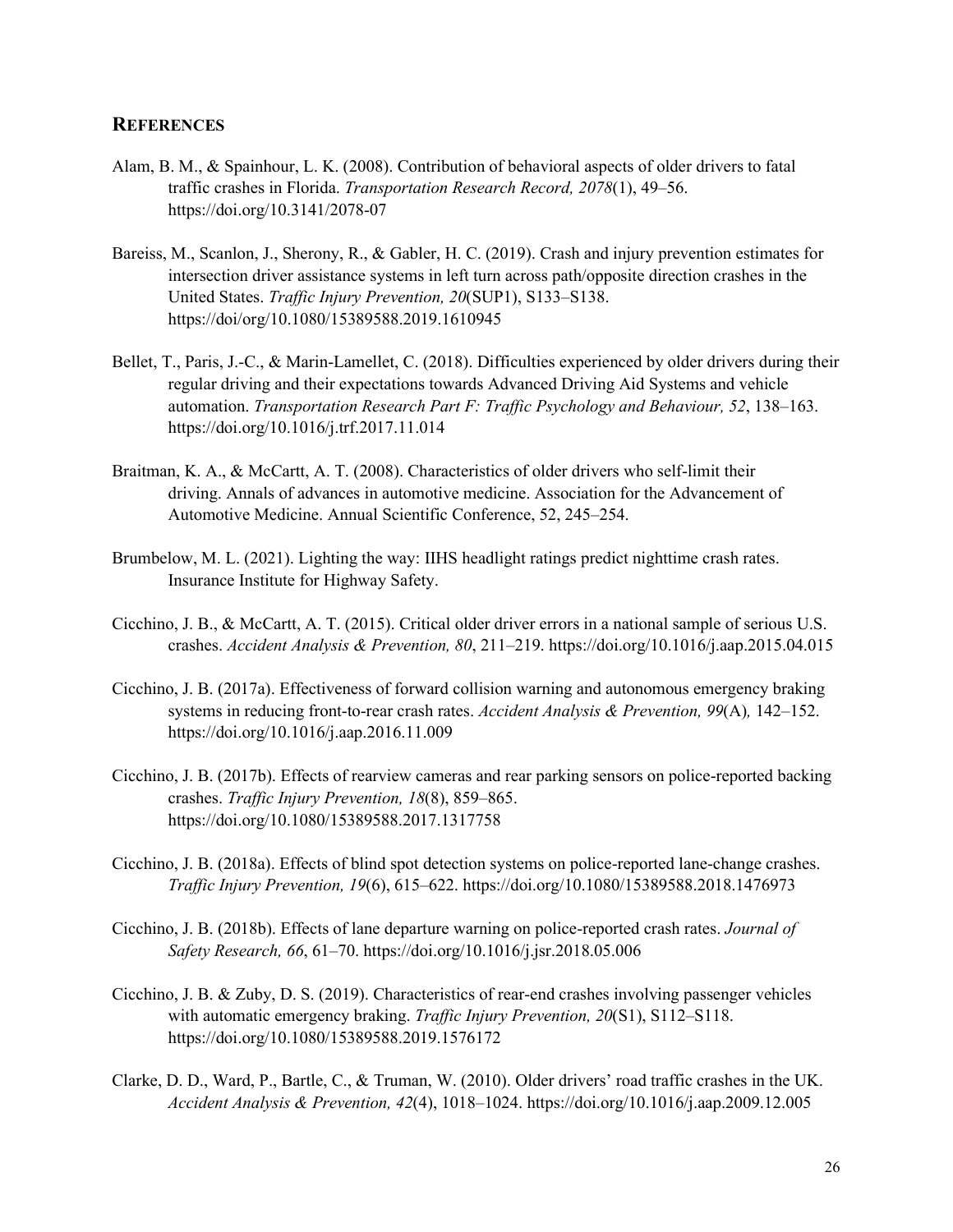- Cox, A. E., & Cicchino, J. B. (2021a). Continued trends in older driver crash involvement rates in the United States: Data through 2017–2018. *Journal of Safety Research, 77*, 288–295*.*  https://doi.org/10.1016/j.jsr.2021.03.013
- Cox, A. E., & Cicchino, J. B. (2021b). *Older driver vehicle preferences and perceptions of safety: A survey.* Insurance Institute for Highway Safety.
- Dotzauer, M., Caljouw, S. R., de Waard, D., & Brouwer, W. H. (2013). Intersection assistance: A safe solution for older drivers? *Accident Analysis & Prevention, 59*, 522–528. <https://doi.org/10.1016/j.aap.2013.07.024>
- Eby, D. W., & Molnar, L. J. (2014). Has the time come for an older driver vehicle? *Journal of Ergonomics, S3*(002). https://doi.org/10.4172/2165-7556.S3-002
- Fausto, B. A., & Tefft, B. C. (2018). Newer model years are associated with reduced risk of motor vehicle crash fatalities among older adults. *Transportation Research Record, 2672*(33), 101–108. https://doi.org/10.1177/0361198118798240
- Federal Highway Administration. (1999). *Highway statistics series: Highway statistics 1998*. https://www.fhwa.dot.gov/policyinformation/statistics/1998/dl22.cfm
- Federal Highway Administration. (2020). *Highway statistics 2019.*  https://www.fhwa.dot.gov/policyinformation/statistics/2019/dl22.cfm
- Guo, F., Klauer, S. G., Fang, Y., Hankey, J. M., Antin, J. F., Perez, M. A., Lee, S. E., & Dingus T. A, (2017). The effects of age on crash risk associated with driver distraction. *International Journal of Epidemiology, 46,* 258–265. https://doi.org/ 10.1093/ije/dyw234
- Harding, J., Powell, G. R., Yoon, R., Fikentscher, J., Doyle, C., Sade, D., Lukuc, M., Simons, J., & Wang, J. (2014). *Vehicle-to-vehicle communications: Readiness of V2V technology for application* (Report No. DOT HS 812 014). National Highway Traffic Safety Administration.
- Highway Loss Data Institute. (2019). Impact of Subaru collision avoidance features on insurance losses by rated driver age. *HLDI Bulletin, 36*(25), 1–15.
- Highway Loss Data Institute. (2020a). IIHS crashworthiness evaluation programs and the U.S. vehicle fleet—A 2020 update. *HLDI Bulletin, 37*(10), 1–12.
- Highway Loss Data Institute. (2020b). Predicted availability and prevalence of safety features on registered vehicles—A 2020 update. *HLDI Bulletin, 37*(11), 1–14.
- Highway Loss Data Institute. (2020c). Compendium of HLDI collision avoidance research. *HLDI Bulletin, 37*(12), 1–29.
- Highway Loss Data Institute. (2021a). Impact of Honda Accord collision avoidance features on claim frequency by rated driver age. *HLDI Bulletin, 38*(13), 1–12.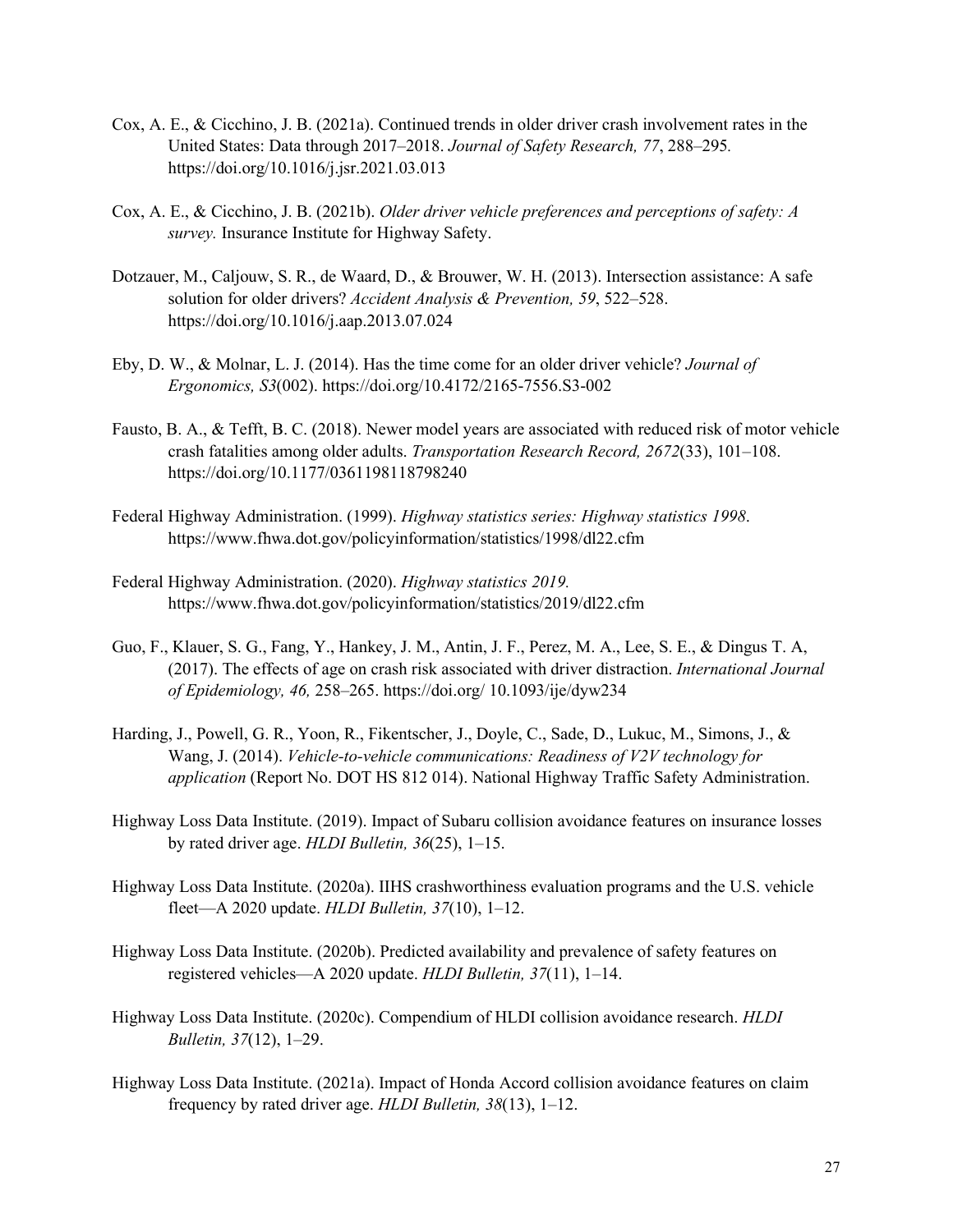Highway Loss Data Institute. (2021b). Impact of Kia Drive Wise collision avoidance features on insurance losses by rated driver age. *HLDI Bulletin, 38*(14), 1–9.

Insurance Institute for Highway Safety. (2021). *Older drivers.* https://www.iihs.org/topics/older-drivers

- Kimlin, J. A., Black, A. A., & Wood, J. M. (2020). Older drivers' self-reported vision-related night driving difficulties and night-driving performance. *Acta Ophthalmologica, 98*(4), e513–e519. https://doi.org/10.1111/aos.14311
- Leslie, A. J., Kiefer, R. J., Meitzner, M. R., & Flannagan, C. A. (2021). Field effectiveness of General Motors advanced driver assistance and headlighting systems. *Accident Analysis & Prevention, 159*(6), 1–7. https://doi.org/10.1016/j.aap.2021.106275
- Lester, B. D., Sager, L. N., Dawson, J., Hacker, S. D., Aksan, N., Rizzo, M., & Kitazaki, S. (2015). Pilot results on forward collision warning system effectiveness in older drivers. *Proceedings of the Eighth International Driving Symposium on Human Factors in Driver Assessment, Training, and Vehicle Design, 2015,* 345–351. https://doi.org/10.17077/drivingassessment.1593
- Liu, C., & Subramanian, R. (2009). *Factors related to fatal single-vehicle run-off-road crashes* (Report No. DOT HS 811 232). National Highway Traffic Safety Administration.
- Lombardi, D. A., Horrey, W. J., & Courtney, T. K. (2017). Age-related differences in fatal intersection crashes in the United States. *Accident Analysis & Prevention, 99*(A), 20–29. https://doi.org/10.1016/j.aap.2016.10.030
- Marshall, D., Wallace, R., Torner, J, & Birt-Leeds, M. (2010). Effectiveness of an intersection violation warning system. *Proceedings of the Sixth International Driving Symposium on Human Factors in Driver Assessment, Training, and Vehicle Design*, 555–561. https://drivingassessment.uiowa.edu/sites/drivingassessment.uiowa.edu/files/wysiwyg\_uploads/0 80\_marshallwallace.pdf
- Mayhew, D. R., Simpson, H. M., & Ferguson, S. A. (2006). Collisions involving senior drivers: High risk conditions and locations. *Traffic Injury Prevention, 7*(2), 117–124. https://doi.org/10.1080/15389580600636724
- McCartt, A. T., Kidd, D. G., & Teoh, E. R. (2014). Driver cellphone and texting bans in the United States: Evidence of effectiveness. *Annals of Advances in Automotive Medicine, 58,* 99–114.
- Metzger, K. B., Sartin, E., Foss, R. D., Joyce, N., & Curry, A. E. (2020). Vehicle safety characteristics in vulnerable driver populations. *Traffic Injury Prevention, 21*(S1), S54–S59*.*  https://doi.org/10.1080/15389588.2020.1805445
- Mortimer, R. G., & Fell, J. C. (1989). Older drivers: Their night fatal crash involvement and risk. *Accident Analysis & Prevention, 21*(3), 273–282. https://doi.org/10.1016/0001-4575(89)90018-3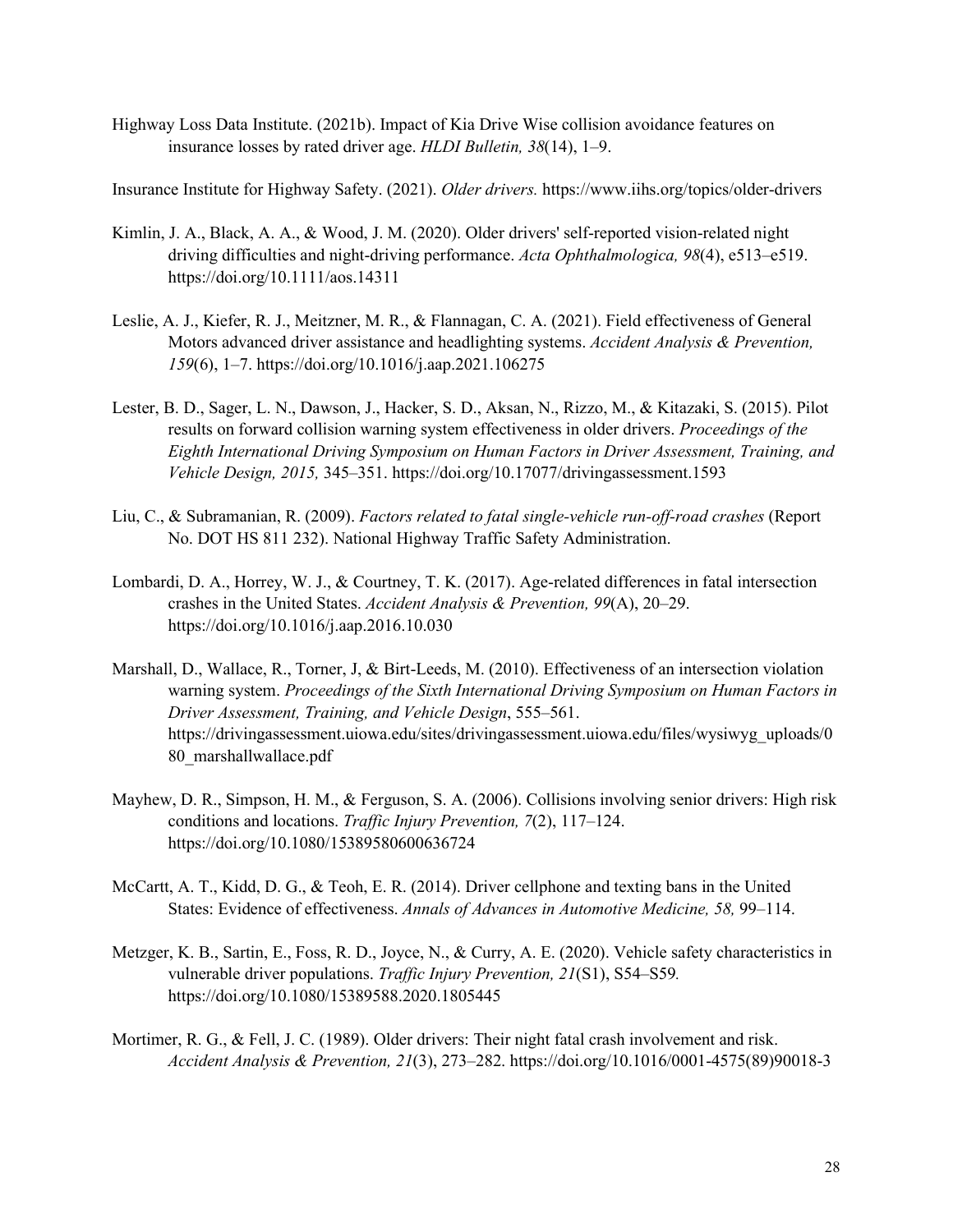- Mueller, A. S., & Cicchino, J. B. (2022). Teen driver crashes potentially preventable by crash avoidance features and teen-driver-specific safety technologies *Journal of Safety Research, 81,* 305–312. https://doi.org/10.1016/j.jsr.2022.03.007
- Mueller, A. S., & Cicchino, J. B. (2022). Teen driver crashes potentially preventable by crash avoidance features and teen-driver-specific safety technologies. *Journal of Safety Research, 81,* 305–312. https://doi.org/10.1016/j.jsr.2022.03.007
- National Center for Health Statistics. (1999). *United States life tables, 1997*. https://www.cdc.gov/nchs/products/life\_tables.htm
- National Center for Health Statistics. (2019). *United States life tables, 2017*. https://www.cdc.gov/nchs/products/life\_tables.htm
- National Center for Statistics and Analysis. (2020). *2019 FARS/CRSS coding and validation manual* (Report No. DOT HS 813 010). National Highway Traffic Safety Administration.
- Naumann, R. B., Dellinger, A. M., & Kresnow, M. (2011). Driving self-restriction in high-risk conditions: How do older drivers compare to others? *Journal of Safety Research, 42*(1), 67–71. https://doi.org/10.1016/j.jsr.2010.12.001
- Office of the Federal Register. (2017). *Federal motor vehicle safety standards; V2V communications.* (Docket No. NHTSA-2016-0126). National Highway Traffic Safety Administration.
- Owsley, C., Ball, K., Sloane, M. E., Roenker, D. L., & Bruni, J. R. (1991). Visual/cognitive correlates of vehicle accidents in older drivers. *Psychology and Aging*, *6*(3), 403–415. https://doi.org/10.1037//0882-7974.6.3.403
- Oxley, J., Charlton, J., Logan, D., O'Hern, S., Koppel, S., & Meuleners, L. (2019). Safer vehicles and technology for older adults. *Traffic Injury Prevention, 20*(2), S176–S179. https://doi.org/10.1080/15389588.2019.1661712
- Rakotonirainy, A., Steinhardt, D., Delhomme, P., Darvell, M., & Schramm, A. (2012). Older drivers' crashes in Queensland, Australia. *Accident Analysis & Prevention, 48,* 423–429. https://doi.org/10.1016/j.aap.2012.02.016
- Reagan, I. J., Brumbelow, M., & Frischmann, T. (2015). On-road experiment to assess drivers' detection of roadside targets as a function of headlight system, target placement, and target reflectance. *Accident Analysis & Prevention*, *76*, 74–82. https://doi.org/10.1016/j.aap.2014.12.021
- Schroeder, P., Kostyniuk, L., & Mack, M. (2013). 2011 national survey of speeding attitudes and behaviors (Report No. DOT HS 811 865). National Highway Traffic Safety Administration.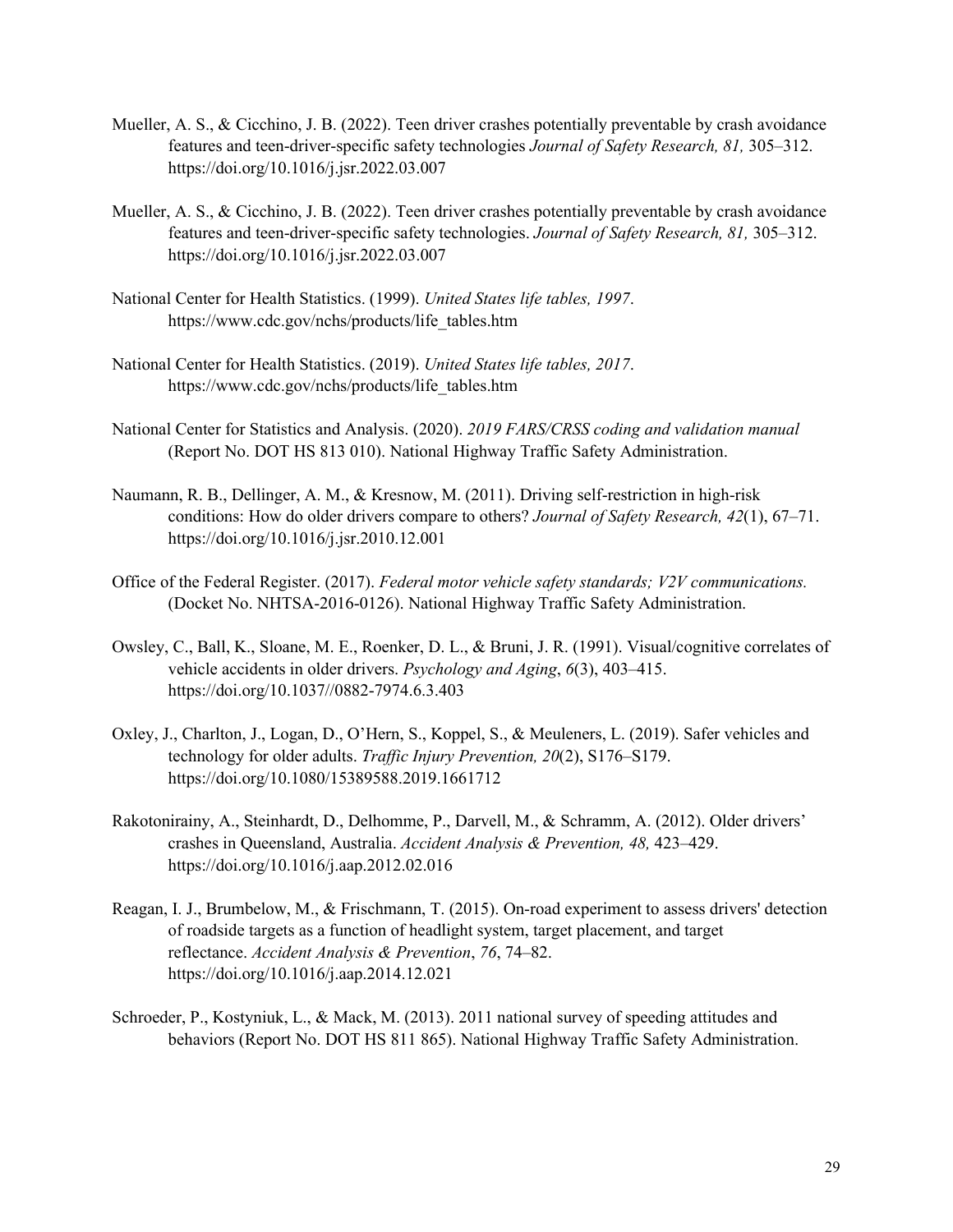- Sifrit, K., Stutts, J., Staplin, L., & Martell, C. (2010). Intersection crashes among drivers in their 60s, 70s, and 80s. *Proceedings of the Human Factors and Ergonomics Society Annual Meeting, 54*, 2057– 2061. https://doi.org/10.1177/154193121005402408
- Souders, D., & Charness, N. (2016). Challenges of older drivers' adoption of advanced driver assistance systems and autonomous vehicles. *Proceedings of the Human Aspects of IT for the Aged Population. Healthy and Active Aging. ITAP 2016*. *Lecture Notes in Computer Science, 9755*, 428–440. https://doi.org/10.1007/978-3-319-39949-2\_41
- Souders, D. J., Best, R., & Charness, N. (2017). Valuation of active blind spot detection systems by younger and older adults. *Accident Analysis & Prevention, 106*, 505–514. https://doi.org/10.1016/j.aap.2016.08.020
- Spicer, R., Vahabaghaie, A., Murakhowvky, D., St. Lawrence, S., Drayer, B., & Bahouth, G. (2021). Do driver characteristics and crash conditions modify the effectiveness of automatic emergency braking? *SAE International Journal of Advances and Current Practices in Mobility, 3*(3), 1436 – 1440. https://doi.org/10.4271/2021-01-0874
- Stamatiadis, N., Taylor, W. C., & McKelvey, F. X. (1991). Older drivers and intersection traffic control devices. *Journal of Transportation Engineering, 117*(3), 311–319. https://doi.org/10.1061/(ASCE)0733-947X(1991)117:3(311)
- Stevens, S. (2012). The relationship between driver acceptance and system effectiveness in car-based collision warning systems: Evidence of an overreliance effect in older drivers? *SAE International Journal of Passenger Cars: Electronic and Electrical Systems, 5*(1), 114–124. https://doi.org/10.4271/2012-01-0282
- Stevens, S., Lam, A., Bellone, J. M., Azeredo, P., Mui, E., Guglielmi, J., & Medri, M. (2020). *Baseline analysis of driver performance at intersections for the left-turn assist and intersection movement assist applications* (Report No. DOT HS 812 914). National Highway Traffic Safety Administration.
- Stutts, J., Martell, C., & Staplin, L. (2009). *Identifying behaviors and situations associated with increased crash risk for older drivers* (Report No. DOT HS 811 093). National Highway Traffic Safety Administration.
- United States Census Bureau. (2017). *2017 national population projections tables: Main series.* https://www.census.gov/data/tables/2017/demo/popproj/2017-summary-tables.html
- Van Derlofske, J., Bullough, J. D., & Hunter, C. M. (2001). *Evaluation of high-intensity discharge automotive forward lighting* (SAE Technical Paper 2001-01-0298). SAE International. https://doi.org/10.4271/2001-01-0298